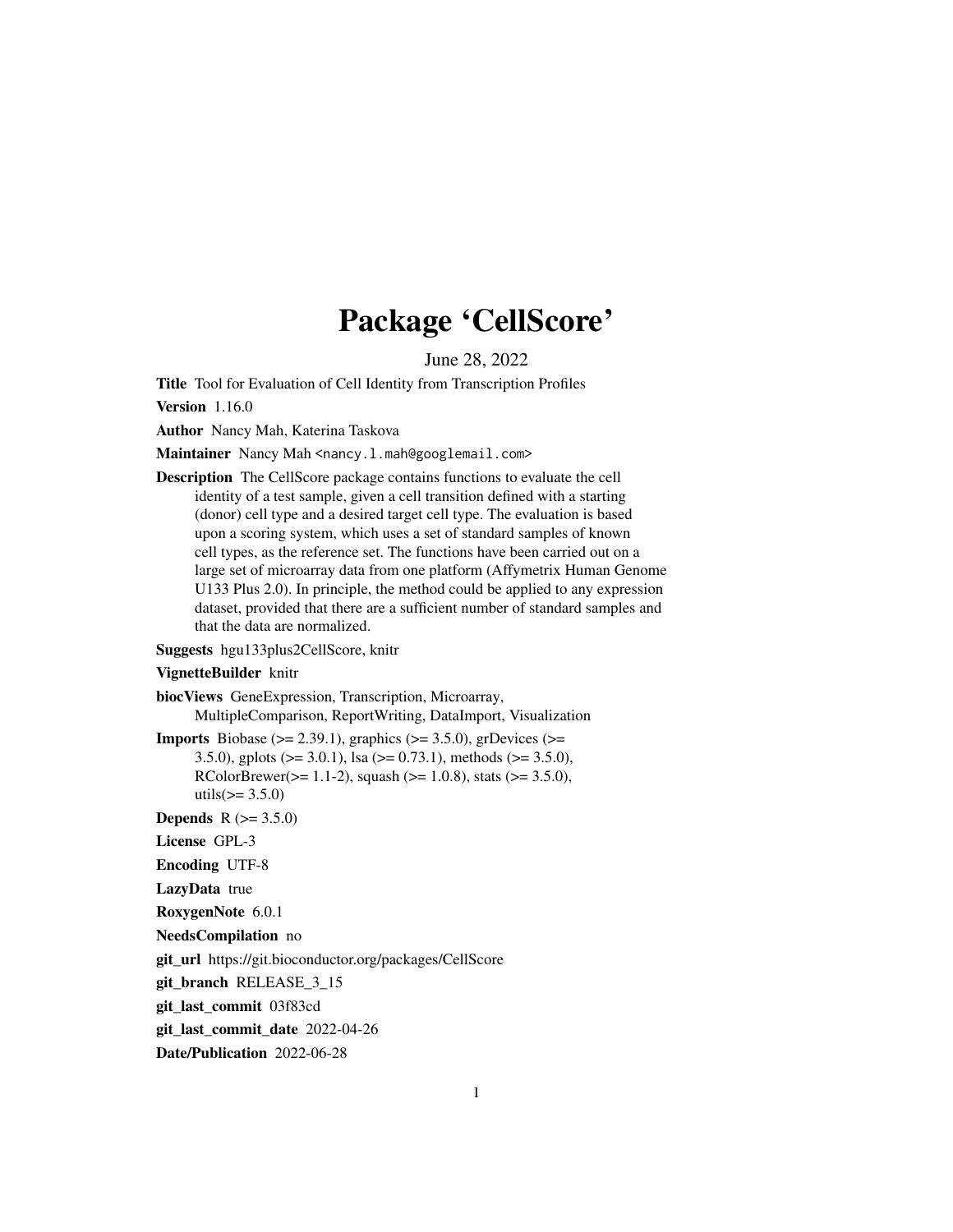# <span id="page-1-0"></span>R topics documented:

| Index | 25 |
|-------|----|
|       |    |
|       |    |
|       |    |
|       |    |
|       |    |
|       |    |
|       |    |
|       |    |
|       |    |
|       |    |
|       |    |
|       |    |
|       |    |
|       |    |

BarplotOnOff *Pyramid barplot of on/off scores*

# Description

This function will generate a horizontal barplot of the OnOff scores of test cell types, as defined by the eset\$sub\_cell\_type1 column of the input dataset. Note that if the cell types as provided in the second argument (score data frame as produced by the function OnOff, are not matching the phenotype of the input dataset, the function will return an error.

# Usage

```
BarplotOnOff(eset, group.score)
```
# Arguments

| eset        | an Expression Set containing data matrices of normalized expression data, present/absent<br>calls, a gene annotation data frame and a phenotype data frame. |
|-------------|-------------------------------------------------------------------------------------------------------------------------------------------------------------|
| group.score | a data frame with cell type specific on/off scores as generated by the OnOff<br>function.                                                                   |

# Value

This function returns a list of two objects, as follows:

GroupComparisonsForPlot

an ordered data.frame of on/off scores,

#### OnOffBarplotData

a data frame of marker gain/loss and aditional features, used for making the plot.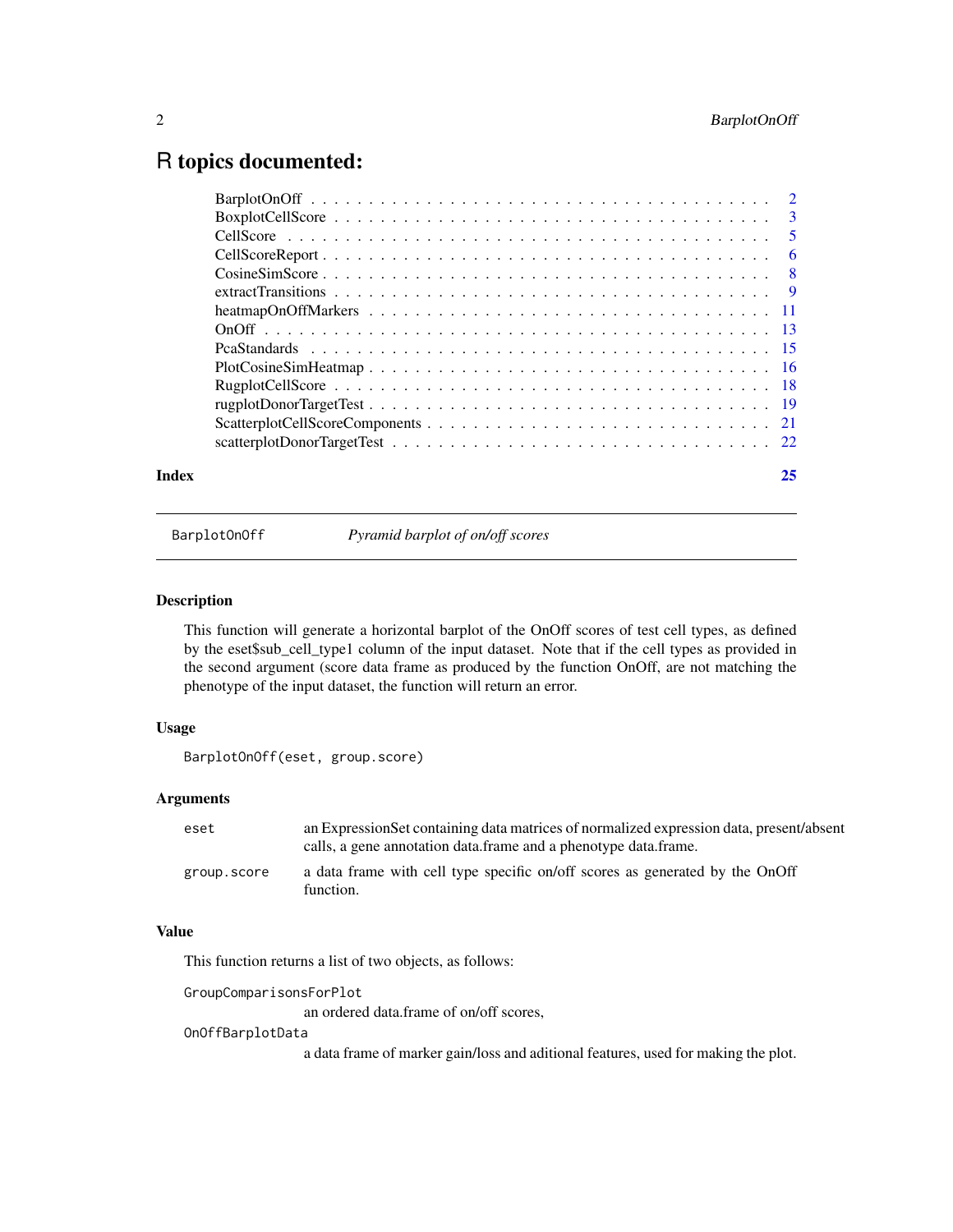# <span id="page-2-0"></span>BoxplotCellScore 3

#### See Also

[OnOff](#page-12-1) for details on on/off score calculations, and [hgu133plus2CellScore](#page-0-0) for details on the specific expressionSet object that should be provided as an input.

#### Examples

```
## Load the expression set for the standard cell types
library(Biobase)
library(hgu133plus2CellScore) # eset.std
## Locate the external data files in the CellScore package
rdata.path <- system.file("extdata", "eset48.RData", package = "CellScore")
tsvdata.path <- system.file("extdata", "cell_change_test.tsv",
                            package = "CellScore")
if (file.exists(rdata.path) && file.exists(tsvdata.path)) {
   ## Load the expression set with normalized expressions of 48 test samples
  load(rdata.path)
   ## Import the cell change info for the loaded test samples
  cell.change <- read.delim(file= tsvdata.path, sep="\t",
                             header=TRUE, stringsAsFactors=FALSE)
   ## Combine the standards and the test data
  eset <- combine(eset.std, eset48)
   ## Generate a marker list
  group.OnOff <- OnOff(eset, cell.change, out.put="marker.list")
   ## Calculate on/off score for individual samples
   individ.OnOff <- OnOff(eset, cell.change, out.put="individual")
   ## Plot pyramid bar plot of on/off scores
  BarplotOnOff(eset, group.OnOff$scores)
}
```
BoxplotCellScore *Boxplot of the CellScore values across test samples*

#### Description

This function will plot a boxplot of the CellScore values for each selected transition (defined in the cell.change data frame). The function will only plot the scores for the test samples of valid subtypes (as annotated by cellscore\$sub\_cell\_type1). Scores for the standards are not included. Note that if a subtype is specified by two different transitions, the coresponding scores will be plotted in both transitions.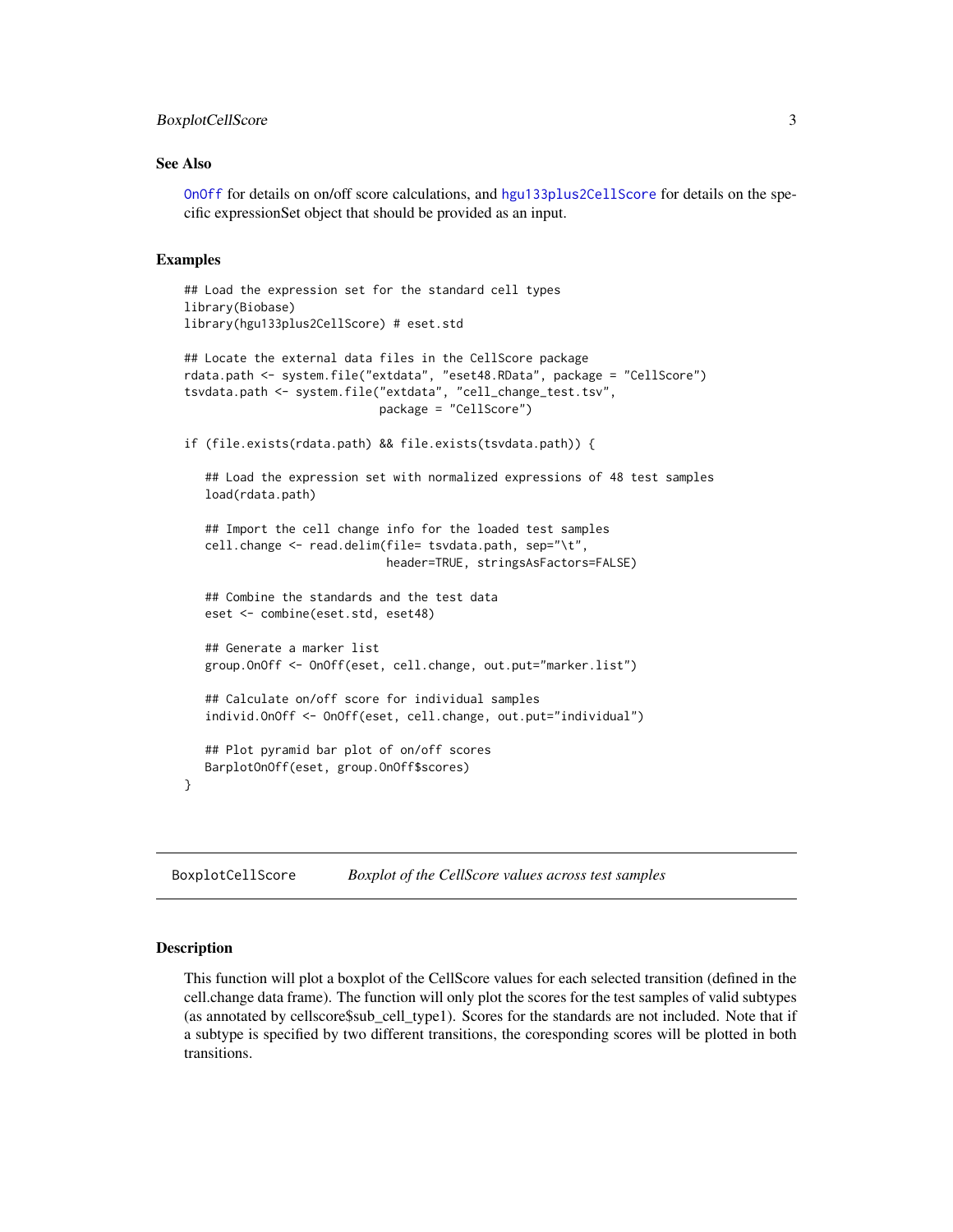#### <span id="page-3-0"></span>Usage

BoxplotCellScore(cellscore, cell.change)

#### Arguments

| cellscore   | a data frame of CellScore values as calculated by CellScore().                                                                                                                              |
|-------------|---------------------------------------------------------------------------------------------------------------------------------------------------------------------------------------------|
| cell.change | a data frame containing three columns, one for the start (donor) test and target<br>cell type. Each row of the data frame describes one transition from the start to a<br>target cell type. |

### Value

Invisibly, it returns list of the CellScore values by groups (in the same order as on the plot)

# See Also

[CellScore](#page-4-1) for details on CellScore calculation.

#### Examples

```
## Load the expression set for the standard cell types
library(Biobase)
library(hgu133plus2CellScore) # eset.std
## Locate the external data files in the CellScore package
rdata.path <- system.file("extdata", "eset48.RData", package = "CellScore")
tsvdata.path <- system.file("extdata", "cell_change_test.tsv",
                             package = "CellScore")
if (file.exists(rdata.path) && file.exists(tsvdata.path)) {
   ## Load the expression set with normalized expressions of 48 test samples
   load(rdata.path)
   ## Import the cell change info for the loaded test samples
   cell.change <- read.delim(file= tsvdata.path, sep="\t",
                             header=TRUE, stringsAsFactors=FALSE)
   ## Combine the standards and the test data
   eset <- combine(eset.std, eset48)
   ## Generate cosine similarity for the combined data
   ## NOTE: May take 1-2 minutes on the full eset object
   ## so we subset it for 4 cell types
   pdata <- pData(eset)
   sel.samples <- pdata$general_cell_type %in% c("ESC", "EC", "FIB", "KER")
   eset.sub <- eset[, sel.samples]
   cs <- CosineSimScore(eset.sub, cell.change, iqr.cutoff=0.1)
   ## Generate the on/off scores for the combined data
   individ.OnOff <- OnOff(eset.sub, cell.change, out.put="individual")
```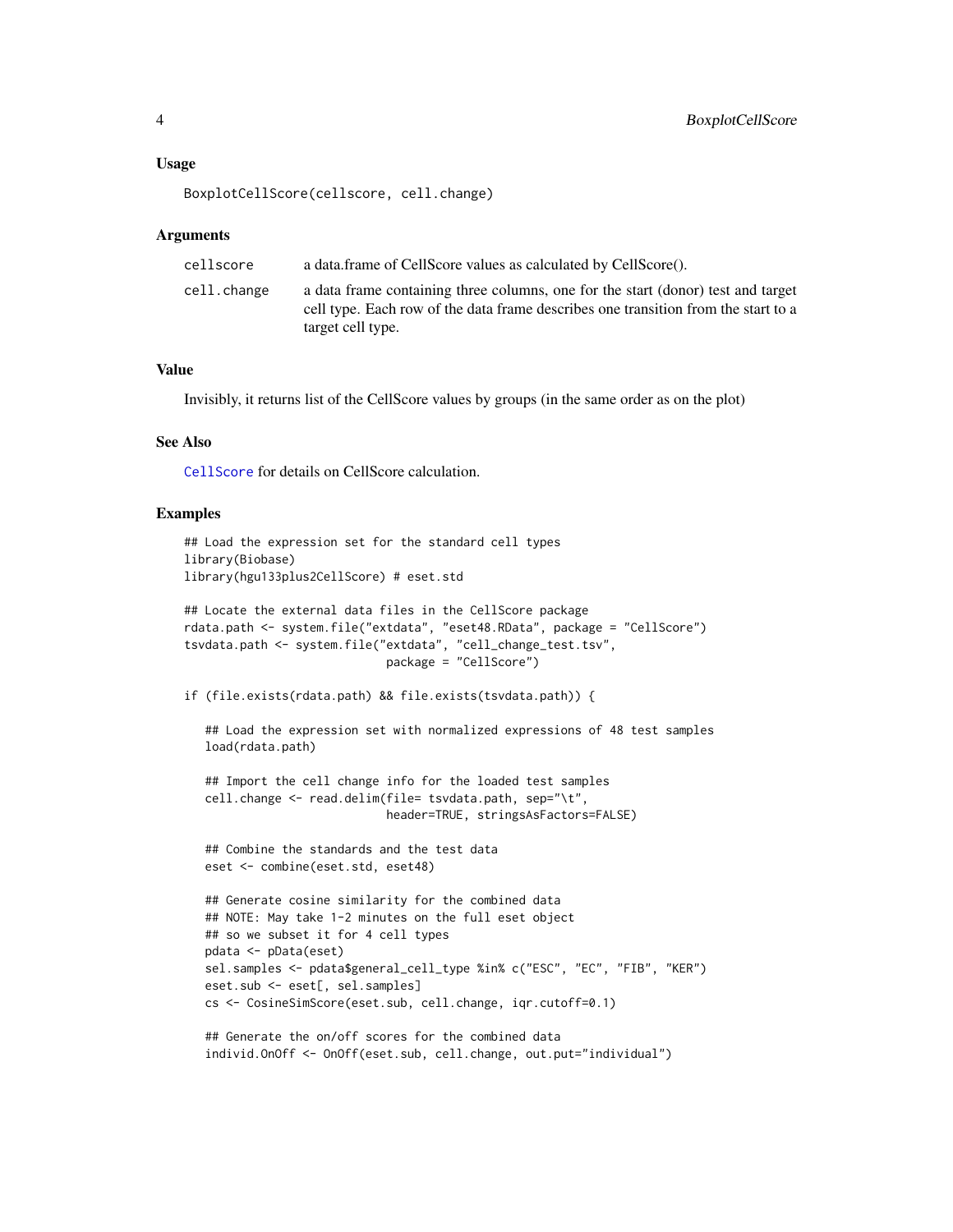#### <span id="page-4-0"></span>CellScore 5

}

```
## Generate the CellScore values for all samples
cellscore <- CellScore(eset.sub, cell.change, individ.OnOff$scores,
                       cs$cosine.samples)
## Make the boxplot of CellScore values
BoxplotCellScore(cellscore, cell.change)
```
<span id="page-4-1"></span>

CellScore *CellScore evaluates the identity of cells undergoing cell type transition*

# Description

This function will calculate the CellScore (summary score) for a cell that is undergoing a transition in cell identity from a starting cell type to a target cell type.

#### Usage

CellScore(eset, cell.change, scores.onoff, scores.cosine)

#### **Arguments**

| eset          | an Expression Set containing data matrices of normalized expression data, present/absent<br>calls, a gene annotation data frame and a phenotype data frame.                                  |
|---------------|----------------------------------------------------------------------------------------------------------------------------------------------------------------------------------------------|
| cell.change   | a data frame containing three columns, one for the start (donor) test and target<br>cell type. Each row of the data. frame describes one transition from the start to<br>a target cell type. |
| scores.onoff  | a data frame of OnOff Scores for all samples in the expression matrix as gener-<br>ated by the function OnOff().                                                                             |
| scores.cosine | a numeric matrix of cosine similarity between general groups, subgroups and<br>individual samples as calculated by the function CosineSimScore().                                            |

#### Value

The function returns a data frame with 29 columns and  $M^*N$  rows, where M is the number of unqiue start and target cell types pairs listed in the cell.change argument, while N is the number of all samples in the input dataset eset. The columns include sample phenotype features and all score (components), including the on/off score, cosine similarity and CellScore.

# See Also

[CosineSimScore,](#page-7-1) [OnOff](#page-12-1) for detials on specfic score calculations, and [hgu133plus2CellScore](#page-0-0) for details on the specific expressionSet object that shoud be provided as an input.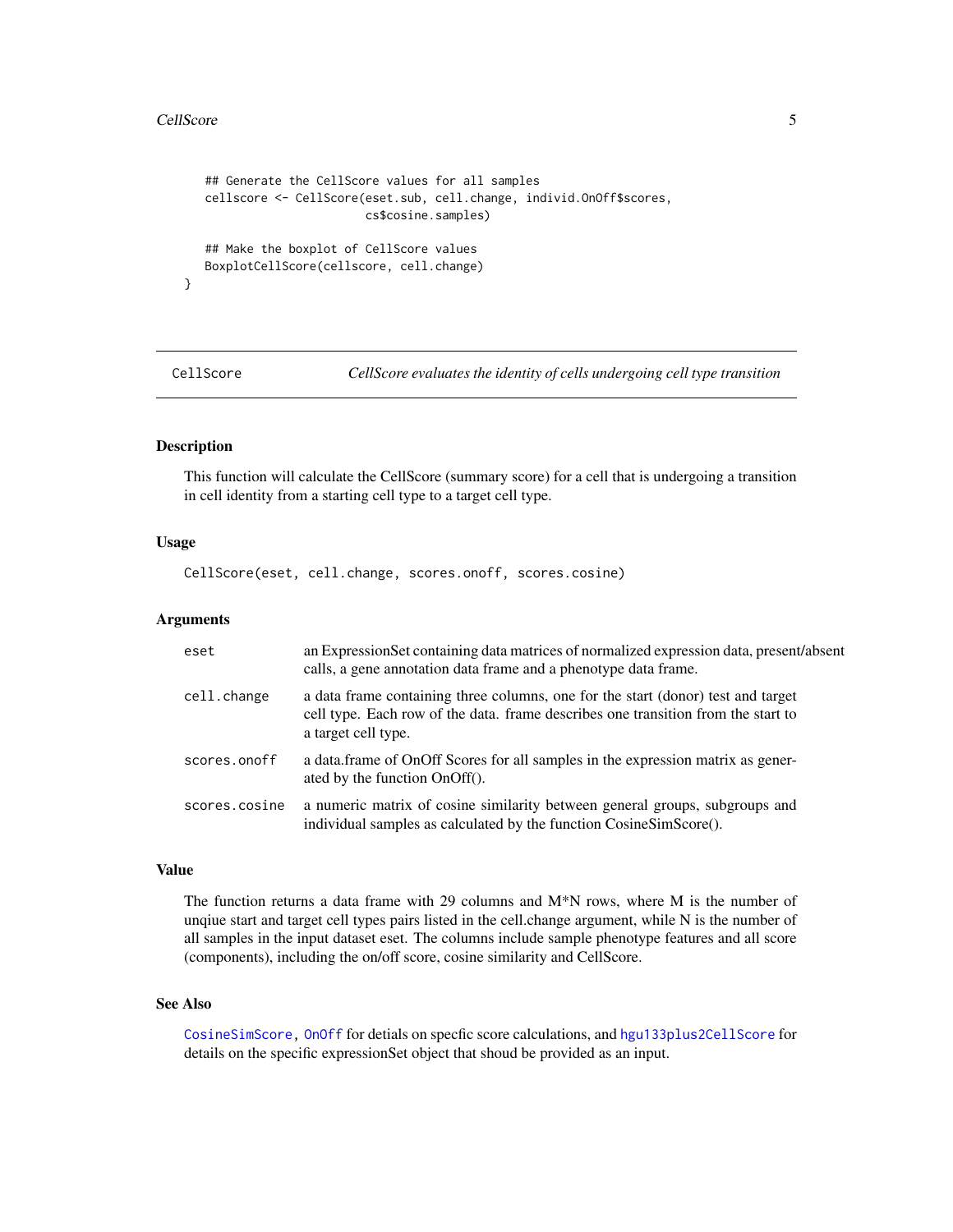#### Examples

```
## Load the expression set for the standard cell types
library(Biobase)
library(hgu133plus2CellScore) # eset.std
## Locate the external data files in the CellScore package
rdata.path <- system.file("extdata", "eset48.RData", package = "CellScore")
tsvdata.path <- system.file("extdata", "cell_change_test.tsv",
                             package = "CellScore")
if (file.exists(rdata.path) && file.exists(tsvdata.path)) {
   ## Load the expression set with normalized expressions of 48 test samples
   load(rdata.path)
   ## Import the cell change info for the loaded test samples
   cell.change <- read.delim(file= tsvdata.path, sep="\t",
                             header=TRUE, stringsAsFactors=FALSE)
   ## Combine the standards and the test data
   eset <- combine(eset.std, eset48)
   ## Generate cosine similarity for the combined data
   ## NOTE: May take 1-2 minutes on the full eset object
   ## so we subset it for 4 cell types
   pdata <- pData(eset)
   sel.samples <- pdata$general_cell_type %in% c("ESC", "EC", "FIB", "KER")
   eset.sub <- eset[, sel.samples]
   cs <- CosineSimScore(eset.sub, cell.change, iqr.cutoff=0.1)
   ## Generate the on/off scores for the combined data
   individ.OnOff <- OnOff(eset.sub, cell.change, out.put="individual")
   ## Generate the CellScore values for all samples
   cellscore <- CellScore(eset.sub, cell.change, individ.OnOff$scores,
                         cs$cosine.samples)
}
```
CellScoreReport *Generate a CellScore report*

#### Description

This function will generates a CellScore report for each study and transition that can be saved as a pdf. The report includes: 1) scatterplot of the donor-like and target-like scores of relevant test samples and the standards; 2) a density plot of the test and standard cellscores; 3) a rugplot of the cellscores, focussing on the test samples; 4) a heatmap of the OnOff Marker genes for all standards and test samples.

<span id="page-5-0"></span>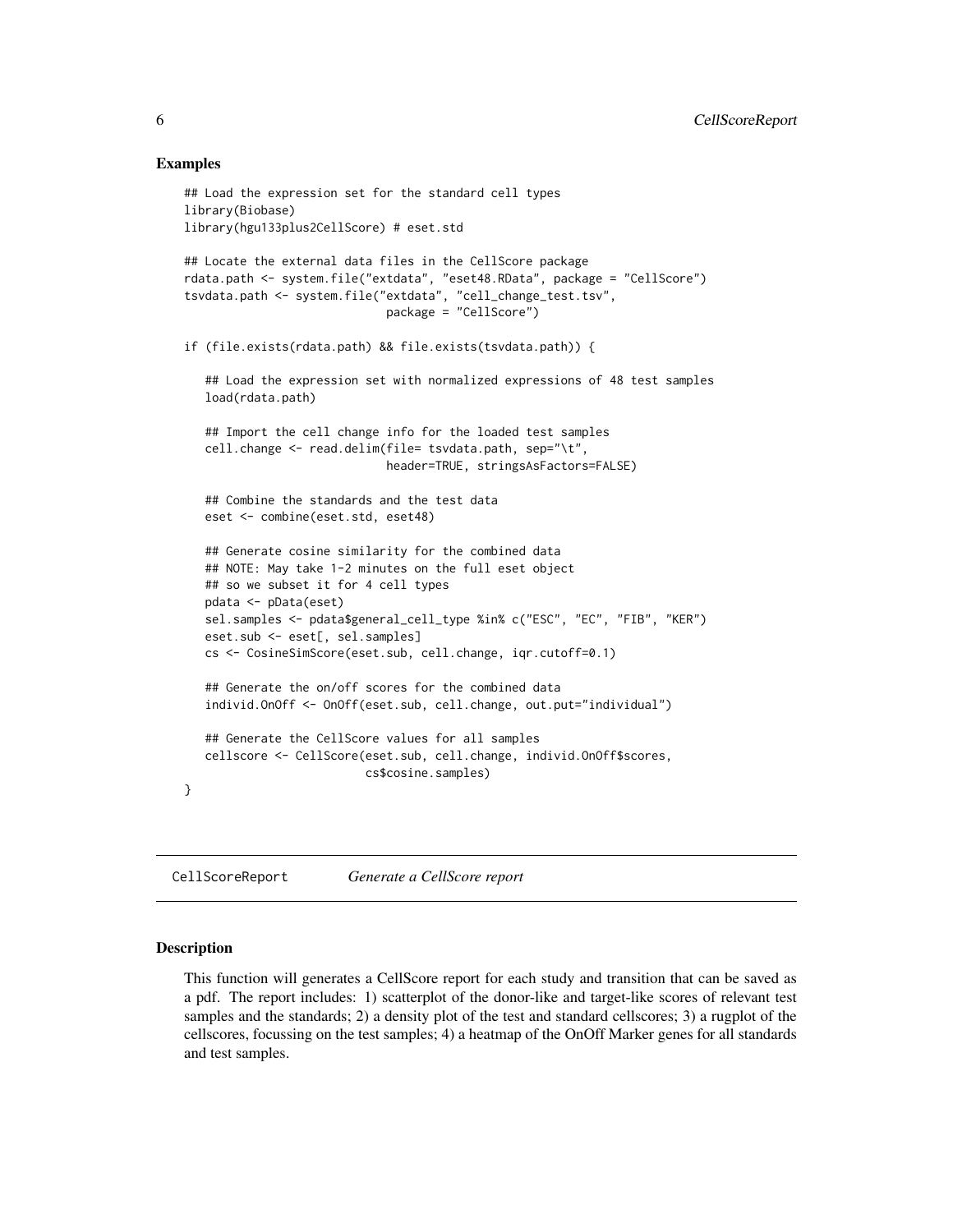# <span id="page-6-0"></span>CellScoreReport 7

#### Usage

```
CellScoreReport(cellscore, cell.change, marker.genes, eset)
```
#### Arguments

| cellscore    | a data.frame of CellScore values, as calculated by CellScore().                                                                                                                             |
|--------------|---------------------------------------------------------------------------------------------------------------------------------------------------------------------------------------------|
| cell.change  | a data frame containing three columns, one for the start (donor) test and target<br>cell type. Each row of the data frame describes one transition from the start to a<br>target cell type. |
| marker.genes | a data.frame of marker genes as generated by function OnOff()                                                                                                                               |
| eset         | an Expression Set containing data matrices of normalized expression data, present/absent<br>calls, a gene annotation data.frame and a phenotype data.frame.                                 |

# Value

This function outputs the plots on the active graphical device and returns invisibly NULL.

#### See Also

[CellScore](#page-4-1) for details on CellScore, and [hgu133plus2CellScore](#page-0-0) for details on the specific ExpressionSet object that shoud be provided as an input.

#### Examples

```
## Load the expression set for the standard cell types
library(Biobase)
library(hgu133plus2CellScore) # eset.std
```

```
## Locate the external data files in the CellScore package
rdata.path <- system.file("extdata", "eset48.RData", package = "CellScore")
tsvdata.path <- system.file("extdata", "cell_change_test.tsv",
                             package = "CellScore")
```
if (file.exists(rdata.path) && file.exists(tsvdata.path)) {

## Load the expression set with normalized expressions of 48 test samples load(rdata.path)

```
## Import the cell change info for the loaded test samples
cell.change <- read.delim(file= tsvdata.path, sep="\t",
                         header=TRUE, stringsAsFactors=FALSE)
```

```
## Combine the standards and the test data
eset <- combine(eset.std, eset48)
```

```
## Generate cosine similarity for the combined data
## NOTE: May take 1-2 minutes on the full eset object
## so we subset it for 4 cell types
pdata <- pData(eset)
sel.samples <- pdata$general_cell_type %in% c("ESC", "EC", "FIB", "KER",
```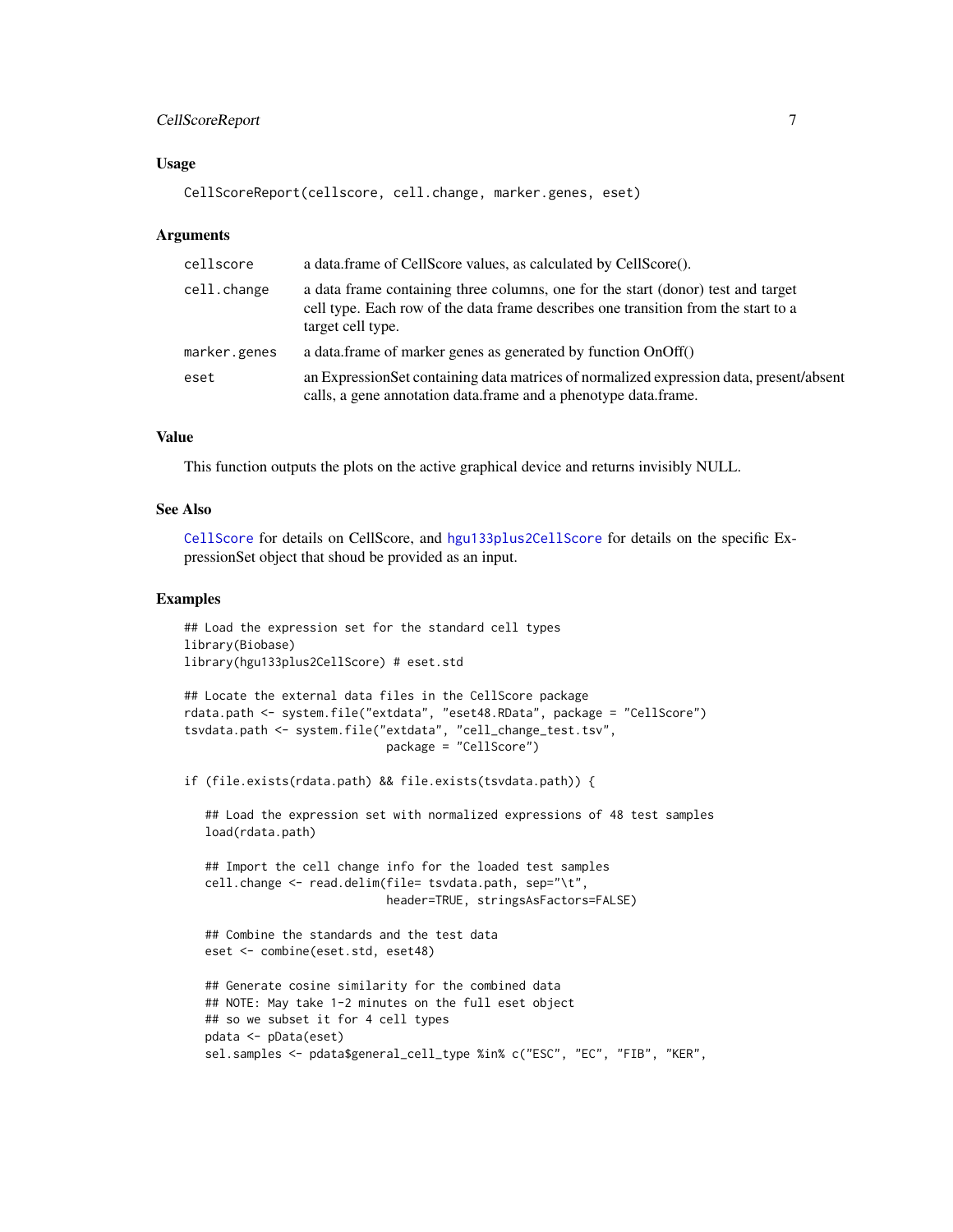```
"ASC", "NPC", "MSC", "iPS", "piPS")
eset.sub <- eset[, sel.samples]
cs <- CosineSimScore(eset.sub, cell.change, iqr.cutoff=0.1)
## Generate the on/off scores for the combined data
individ.OnOff <- OnOff(eset.sub, cell.change, out.put="individual")
## Generate the CellScore values for all samples
cellscore <- CellScore(eset.sub, cell.change, individ.OnOff$scores,
                       cs$cosine.samples)
## Generate the group on/off scores for the combined data
group.OnOff <- OnOff(eset.sub, cell.change, out.put="marker.list")
## Make a report and save it the current working directory
pdf("TestReport.pdf", width=8, height=12)
CellScoreReport(cellscore, cell.change, group.OnOff$markers, eset.sub)
dev.off()
```
<span id="page-7-1"></span>CosineSimScore *Cosine similarity score*

#### Description

}

This function calculates the cosine similarity for cell transitions.

#### Usage

```
CosineSimScore(eset, cell.change, iqr.cutoff = 0.1)
```
# Arguments

| eset        | an Expression Set containing data matrices of normalized expression data, present/absent<br>calls, a gene annotation data frame and a phenotype data frame.                                                                                                 |
|-------------|-------------------------------------------------------------------------------------------------------------------------------------------------------------------------------------------------------------------------------------------------------------|
| cell.change | a data frame containing three columns, one for the start (donor) test and target<br>cell type. Each row of the data frame describes one transition from the start to a<br>target cell type.                                                                 |
| igr.cutoff  | set the threshold for top most variable genes which should be included for the<br>cosine similarity calculation. Default is the top 10 genes, expressed as a fraction.<br>All samples that are annotated as standards will be used for the igr calculation. |

### Value

This function returns a list of five objects, as follows:

pdataSub the phenotype data frame describing the standard samples esetSub.IQR the expression value matrix, as filtered by IQR threshold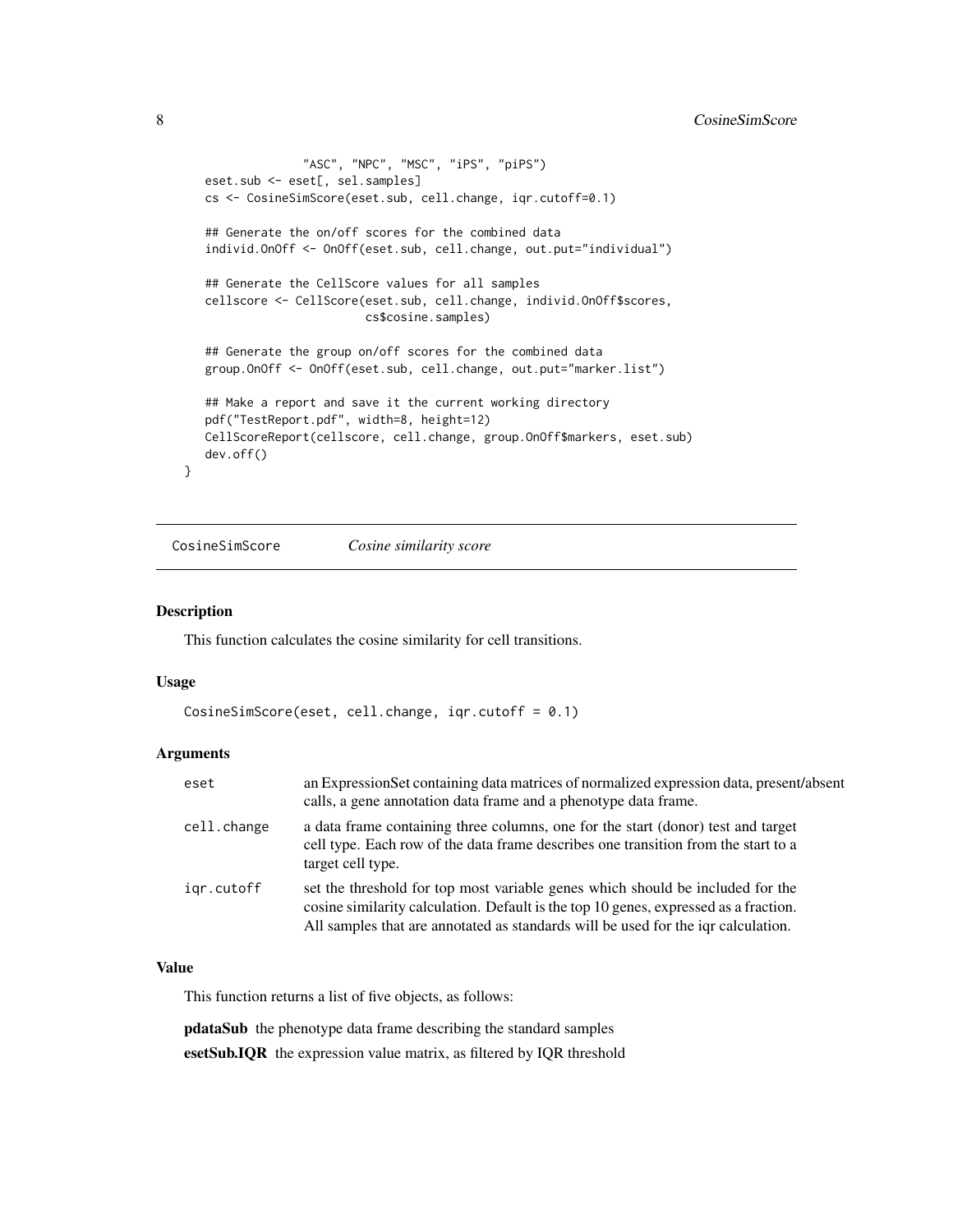- <span id="page-8-0"></span>cosine.general.groups a numeric matrix of cosine similarity between the centroids of all groups defined by eset@general\_cell\_types
- cosine.subgroups a numeric matrix of cosine similarity between the centroids of all gsubroups defined by eset@sub\_cell\_types1
- cosine.samples a numeric matrix of cosine similarity between general groups, subgroups and individual samples.

#### See Also

[hgu133plus2CellScore](#page-0-0) for details on the specific ExpressionSet object that shoud be provided as an input.

#### Examples

}

```
## Load the expression set for the standard cell types
library(Biobase)
library(hgu133plus2CellScore) # eset.std
```

```
## Locate the external data files in the CellScore package
rdata.path <- system.file("extdata", "eset48.RData", package = "CellScore")
tsvdata.path <- system.file("extdata", "cell_change_test.tsv",
                           package = "CellScore")
```

```
if (file.exists(rdata.path) && file.exists(tsvdata.path)) {
```
## Load the expression set with normalized expressions of 48 test samples load(rdata.path)

```
## Import the cell change info for the loaded test samples
cell.change <- read.delim(file= tsvdata.path, sep="\t",
                          header=TRUE, stringsAsFactors=FALSE)
```
## Combine the standards and the test data eset <- combine(eset.std, eset48)

```
## Generate cosine similarity for the combined data
## NOTE: May take 1-2 minutes on the full eset object
## so we subset it for 4 cell types
pdata <- pData(eset)
sel.samples <- pdata$general_cell_type %in% c("ESC", "EC", "FIB", "KER")
eset.sub <- eset[, sel.samples]
cs <- CosineSimScore(eset.sub, cell.change, iqr.cutoff=0.1)
```
extractTransitions *Extract scores for given cell transitions*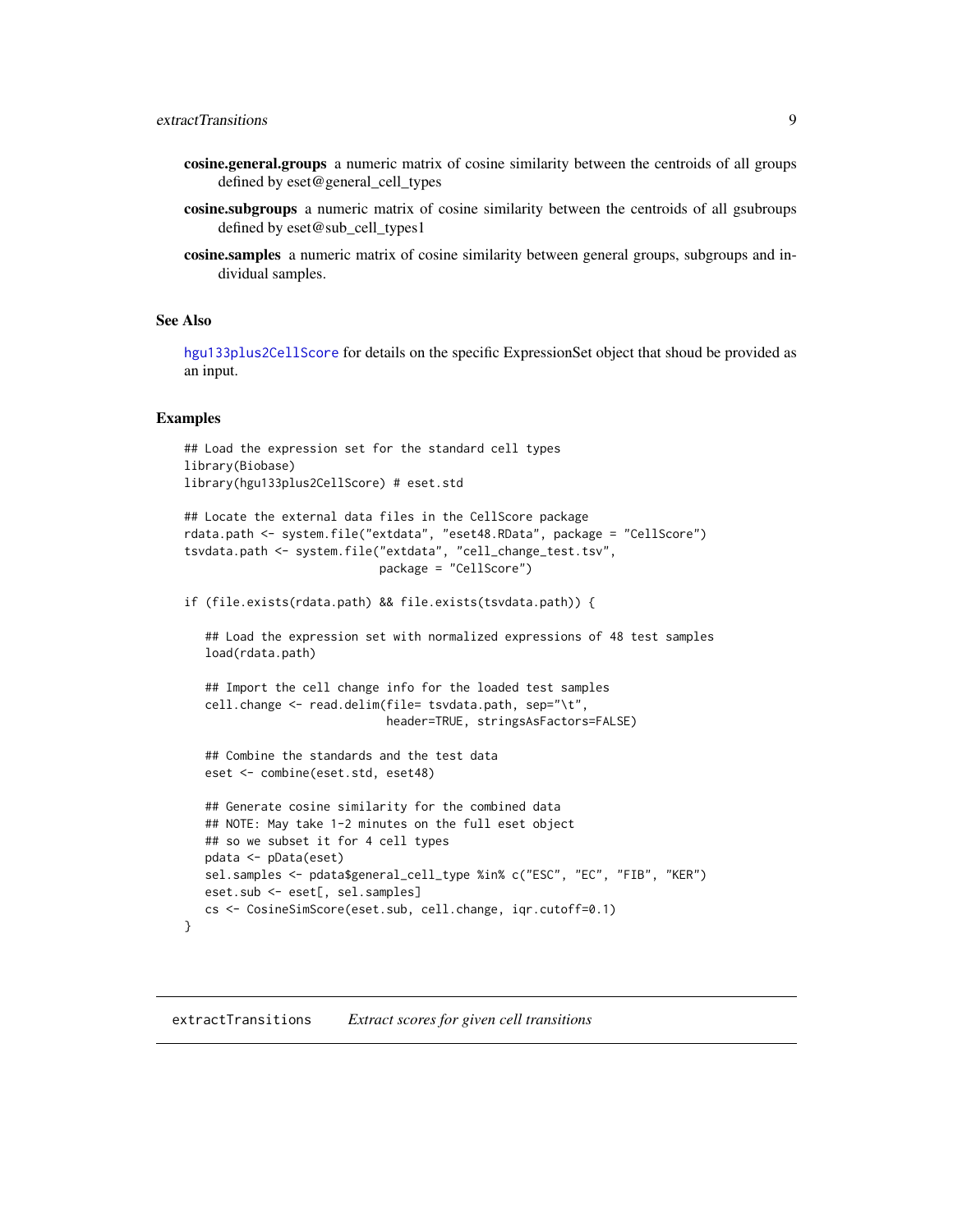#### <span id="page-9-0"></span>Description

This function extracts the values of the CellScore for all the test samples of a given set of (valid) cell transition. While it can be used as standalone, it serves as an internal function for several other CellScore functions.

#### Usage

extractTransitions(cellscore, cell.change)

# Arguments

| a data.frame of CellScore values as calculated by the function CellScore().<br>cellscore                                                                                                                    |  |
|-------------------------------------------------------------------------------------------------------------------------------------------------------------------------------------------------------------|--|
| a data frame containing three columns, one for the start (donor) test and target<br>cell.change<br>cell type. Each row of the data, frame describes one transition from the start to<br>a target cell type. |  |

# Value

This function returns a data frame with the same columns as the input data frame cellscore, extended with additional column that is used as a single identifier of each valid cell transition. Technically, the output is subselection of the input data frame.

#### See Also

[CellScore](#page-4-1) for details on CellScore calcualtion.

#### Examples

## Load the expression set for the standard cell types library(Biobase) library(hgu133plus2CellScore) # eset.std

```
## Locate the external data files in the CellScore package
rdata.path <- system.file("extdata", "eset48.RData", package = "CellScore")
tsvdata.path <- system.file("extdata", "cell_change_test.tsv",
                            package = "CellScore")
```
if (file.exists(rdata.path) && file.exists(tsvdata.path)) {

## Load the expression set with normalized expressions of 48 test samples load(rdata.path)

## Import the cell change info for the loaded test samples cell.change <- read.delim(file= tsvdata.path, sep="\t", header=TRUE, stringsAsFactors=FALSE)

## Combine the standards and the test data eset <- combine(eset.std, eset48)

## Generate cosine similarity for the combined data ## NOTE: May take 1-2 minutes on the full eset object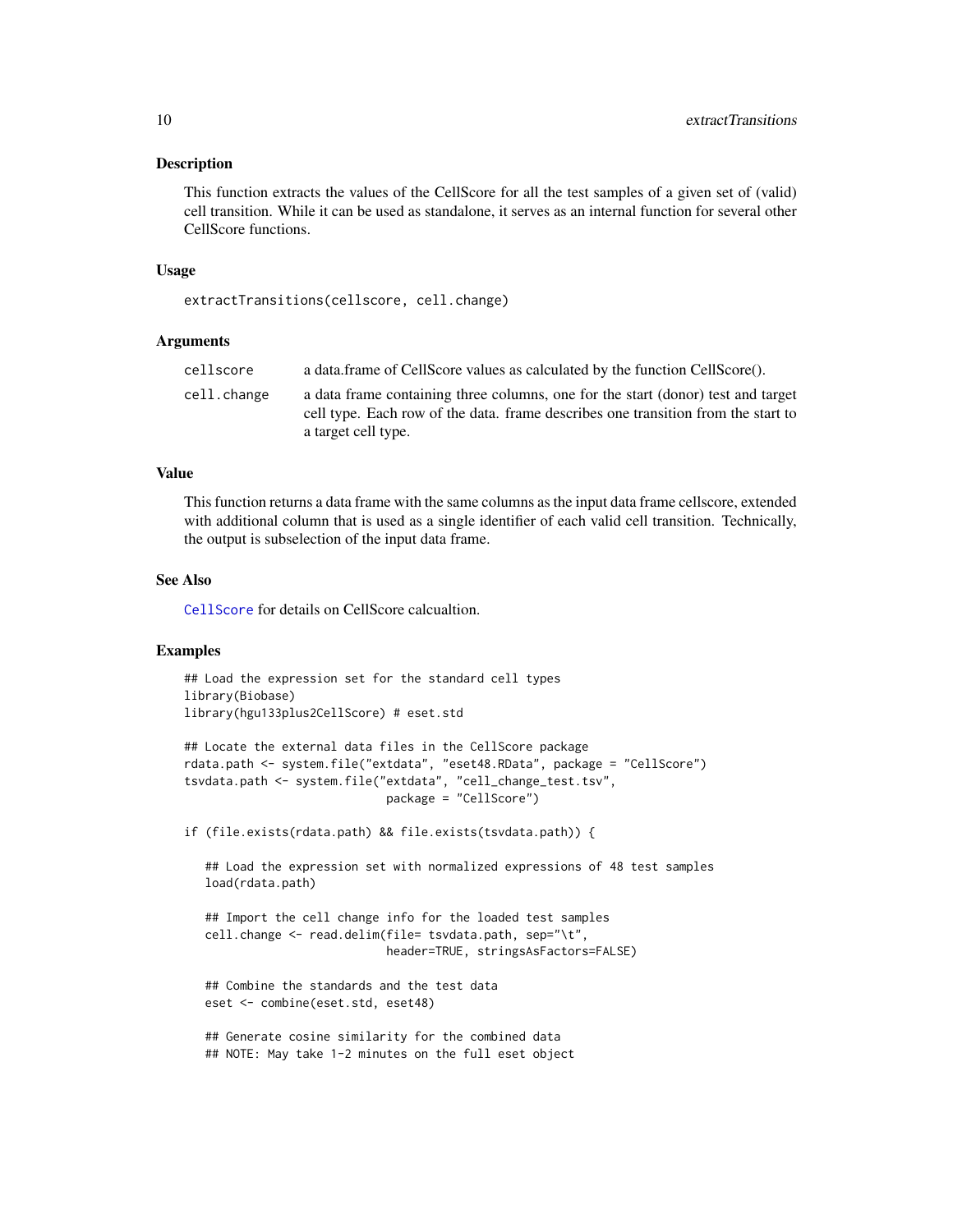```
## so we subset it for 4 cell types
pdata <- pData(eset)
sel.samples <- pdata$general_cell_type %in% c("ESC", "EC", "FIB", "KER",
              "ASC", "NPC", "MSC", "iPS", "piPS")
eset.sub <- eset[, sel.samples]
cs <- CosineSimScore(eset.sub, cell.change, iqr.cutoff=0.1)
## Generate the on/off scores for the combined data
individ.OnOff <- OnOff(eset.sub, cell.change, out.put="individual")
## Generate the CellScore values for all samples
cellscore <- CellScore(eset.sub, cell.change, individ.OnOff$scores,
                       cs$cosine.samples)
## Extract the scores for the transitions given in cell.change
cellscore.cc <- extractTransitions(cellscore, cell.change)
## View the sub_cell_type1 in the extracted object, it should be the same
## as the test cell types named in cell.change
table(cellscore.cc$sub_cell_type1)
```
heatmapOnOffMarkers *heatmapOnOffMarkers*

#### Description

}

This function is called by CellScoreReport to make a heatmap of the standards (donor and target) marker genes and the test samples for the defined transition, as generated by the OnOff() function. Gene symbols are not plotted as this is only intended as an overview of marker expression in test samples.

#### Usage

```
heatmapOnOffMarkers(test.data, markergenes, pdata, calls)
```
### Arguments

| test.data   | a data.frame of CellScore values as calculated by CellScore(), for only a group<br>of test samples. |
|-------------|-----------------------------------------------------------------------------------------------------|
| markergenes | a data.frame of marker genes, as calculated by OnOff().                                             |
| pdata       | a data. frame containing the phenotype of the expression dataset.                                   |
| calls       | a matrix containing the present/absent calls where genes are in rows and samples<br>in columns.     |
|             |                                                                                                     |

#### Value

This function returns invisibly the visualised binary matrix of the absence/presence of the cell type markers (rows) across the samples (columns) in the given study.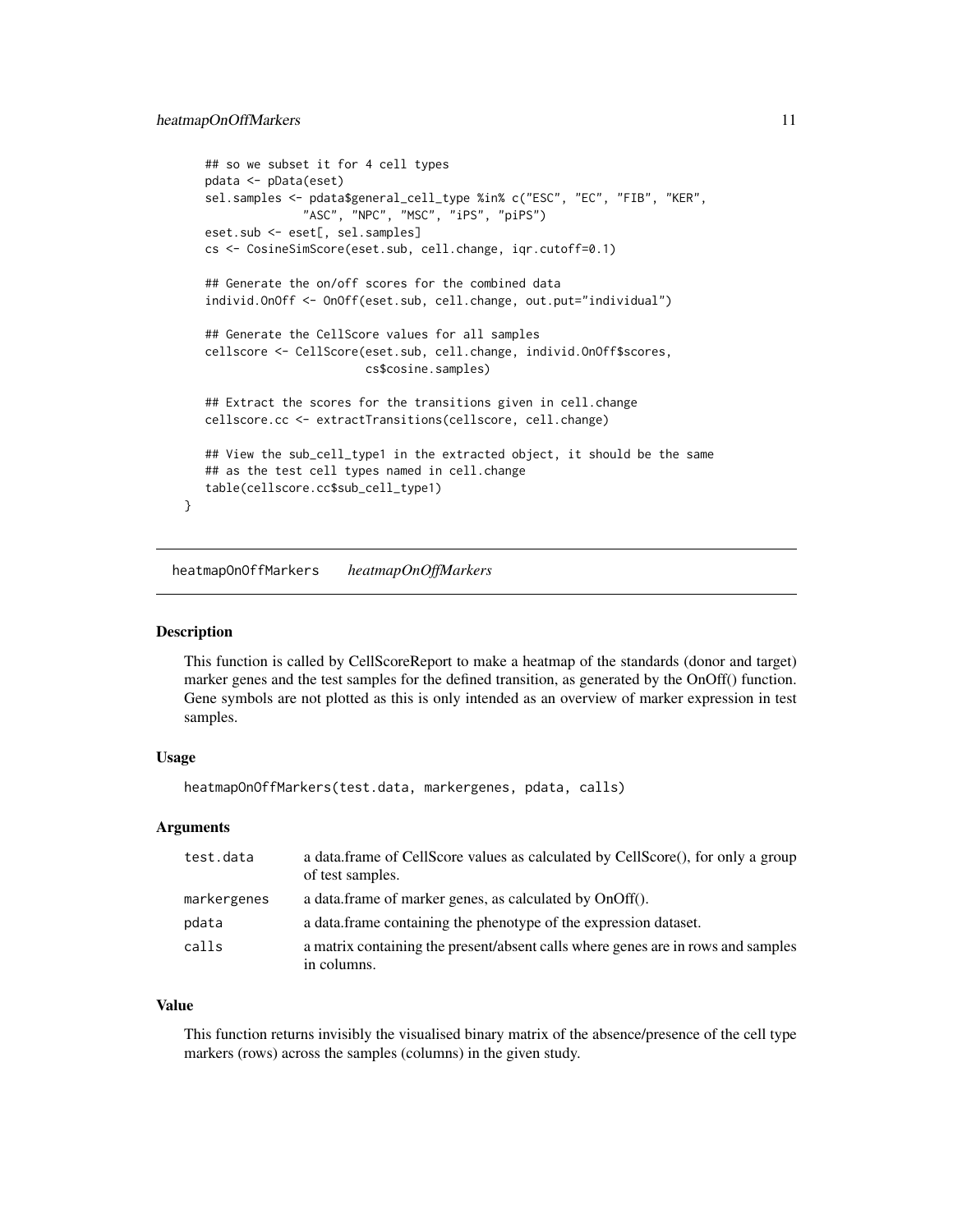#### <span id="page-11-0"></span>See Also

[CellScore](#page-4-1) for details on CellScore, and [hgu133plus2CellScore](#page-0-0) for details on the specific ExpressionSet object that shoud be provided as an input.

#### Examples

```
## Load the expression set for the standard cell types
library(Biobase)
library(hgu133plus2CellScore) # eset.std
## Locate the external data files in the CellScore package
rdata.path <- system.file("extdata", "eset48.RData", package = "CellScore")
tsvdata.path <- system.file("extdata", "cell_change_test.tsv",
                             package = "CellScore")
if (file.exists(rdata.path) && file.exists(tsvdata.path)) {
   ## Load the expression set with normalized expressions of 48 test samples
  load(rdata.path)
   ## Import the cell change info for the loaded test samples
  cell.change <- read.delim(file= tsvdata.path, sep="\t",
                            header=TRUE, stringsAsFactors=FALSE)
  ## Combine the standards and the test data
  eset <- combine(eset.std, eset48)
   ## Generate cosine similarity for the combined data
  ## NOTE: May take 1-2 minutes on the full eset object
  ## so we subset it for 4 cell types
  pdata <- pData(eset)
  sel.samples <- pdata$general_cell_type %in% c("ESC", "EC", "FIB", "KER",
                 "ASC", "NPC", "MSC", "iPS", "piPS")
   eset.sub <- eset[, sel.samples]
  cs <- CosineSimScore(eset.sub, cell.change, iqr.cutoff=0.1)
   ## Generate the on/off scores for the combined data
   individ.OnOff <- OnOff(eset.sub, cell.change, out.put="individual")
   ## Generate the CellScore values for all samples
   cellscore <- CellScore(eset.sub, cell.change, individ.OnOff$scores,
                          cs$cosine.samples)
  ## Get the CellScore fvalues rom valid transitions defined by cell.change
   ## table
  plot.data <- extractTransitions(cellscore, cell.change)
   ## Define a plot group variable
  plot.data$plot_group <- paste(plot.data$experiment_id,
                                plot.data$cxkey.subcelltype, sep="_")
   ## Sort the scores 1) by target 2) by donor 3) by study
  plot.data.ordered <- plot.data[order(plot.data$target,
                                        plot.data$donor_tissue,
```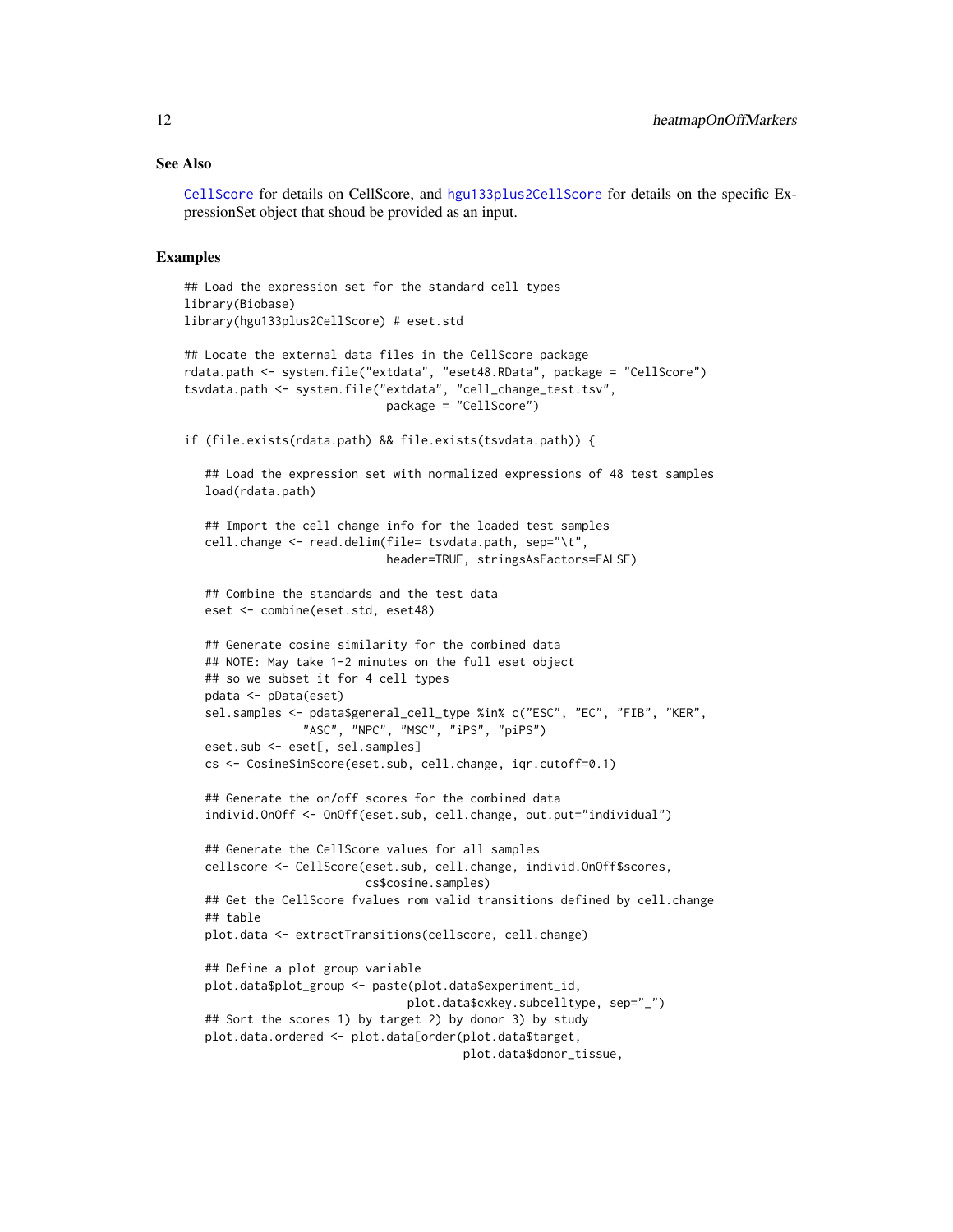#### <span id="page-12-0"></span> $OnOff$  13

```
plot.data$experiment_id), ]
 ## How many plot_groups are there?
 table(plot.data$plot_group)
   ## pick one plot_group to plot
  group <- unique(plot.data$plot_group)[4]
   ## Select scores for only one plot group
  test.data <- plot.data.ordered[plot.data.ordered$plot_group %in% group, ]
   ## Generate the group on/off scores for the combined data
  group.OnOff <- OnOff(eset.sub, cell.change, out.put="marker.list")
  calls <- assayDataElement(eset.sub, "calls")
   rownames(calls) <- fData(eset.sub)[, "probe_id"]
   ## Plot
  heatmapOnOffMarkers(test.data, group.OnOff$markers, pData(eset.sub),
                      calls)
}
```
<span id="page-12-1"></span>

OnOff *On/off score*

#### Description

This function calculates the on/off score for cell transitions. The score takes into account the cell type spcefific and most variable portion of the detected transcriptome. It can be calculated for a sample or group of samples representing specific (standard or engineered) cell type.

#### Usage

```
OnOff(eset, cell.change, out.put = c("marker.list", "individual"),
  min.diff.cutoff = 0.8, test.cutoff = 0.95)
```
#### Arguments

| eset        | an ExpressionSet containing data matrices of normalized expression data, present/absent<br>calls, a gene annotation data frame and a phenotype data frame.                                                                                                                                                                            |
|-------------|---------------------------------------------------------------------------------------------------------------------------------------------------------------------------------------------------------------------------------------------------------------------------------------------------------------------------------------|
| cell.change | a data frame containing three columns, one for the start (donor) test and target<br>cell type. Each row of the data frame describes one transition from the start to a<br>target cell type.                                                                                                                                           |
| out.put     | a character flag with two possible values, "marker list" and "individual". The for-<br>mer means the on/off scores will be aggregated accross cell groups and also the<br>marker genes for each cell transition (in cell, change) will be calculated, while<br>the latter will generate the on/off scores for all individual samples. |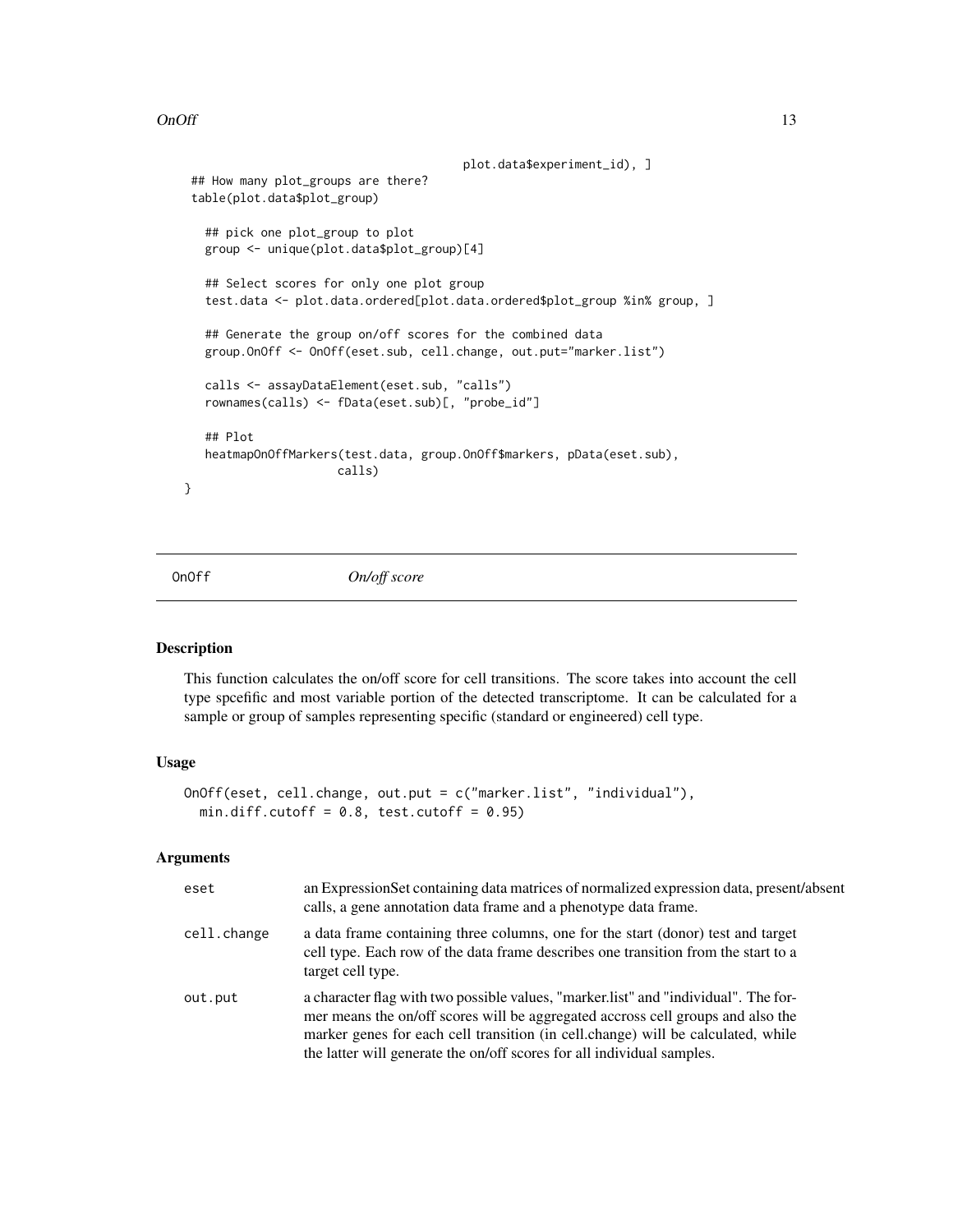<span id="page-13-0"></span>

| min.diff.cutoff |                                                                                                                                                                                                                     |
|-----------------|---------------------------------------------------------------------------------------------------------------------------------------------------------------------------------------------------------------------|
|                 | a real number that represents the minimum difference between the fraction of<br>present calls in donor vs target (in the standards), in order to define the markers<br>for a given cell transition. Default is 0.8. |
| test.cutoff     | a real number in $(0, 1]$ that is the minimum fraction of present calls in a test<br>sample/group to decide if a gene is present in a test sample/group. Default is<br>stringently set at 0.95.                     |

# Value

This function returns a list of two objects, as follows:

| scores  | a data.frame of on/off scores for each cell group given in cell.change(out.put="marker.list")<br>or for each individual sample (out.put="idividual") |
|---------|------------------------------------------------------------------------------------------------------------------------------------------------------|
| markers | a list of marker genes for the selected cell transitions in cell. change (out. put="marker. list")<br>or NULL (out.put="individual")                 |

#### See Also

[hgu133plus2CellScore](#page-0-0) for details on the specific ExpressionSet object that shoud be provided as an input.

#### Examples

}

```
## Load the expression set for the standard cell types
library(Biobase)
library(hgu133plus2CellScore) # eset.std
```

```
## Locate the external data files in the CellScore package
rdata.path <- system.file("extdata", "eset48.RData", package = "CellScore")
tsvdata.path <- system.file("extdata", "cell_change_test.tsv",
                            package = "CellScore")
```

```
if (file.exists(rdata.path) && file.exists(tsvdata.path)) {
```
## Load the expression set with normalized expressions of 48 test samples load(rdata.path)

```
## Import the cell change info for the loaded test samples
cell.change <- read.delim(file= tsvdata.path, sep="\t",
                         header=TRUE, stringsAsFactors=FALSE)
```

```
## Combine the standards and the test data
eset <- combine(eset.std, eset48)
```

```
## Generate a marker list
group.OnOff <- OnOff(eset, cell.change, out.put="marker.list")
```

```
## Calculate the on/off scores for individual samples
individ.OnOff <- OnOff(eset, cell.change, out.put="individual")
```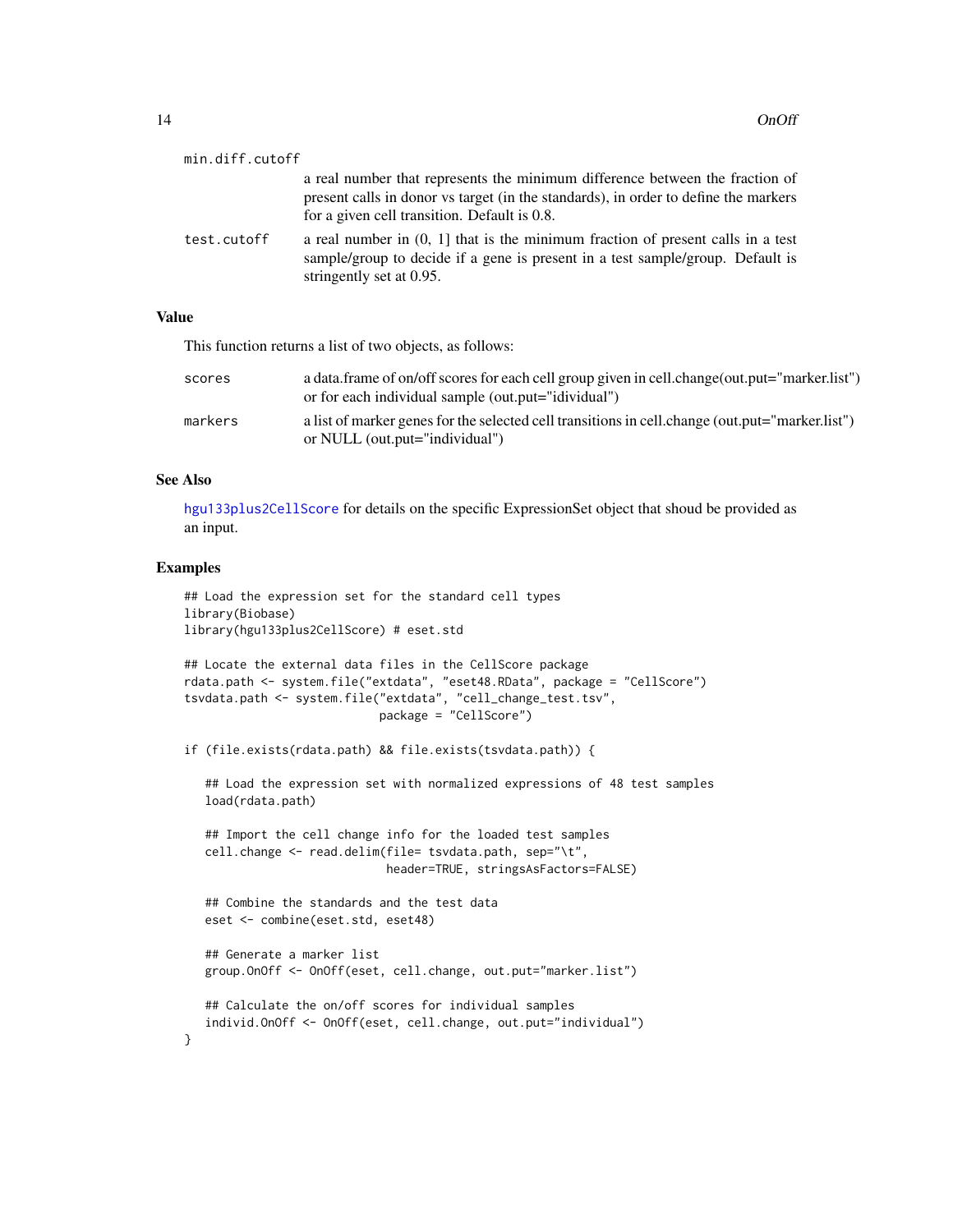<span id="page-14-0"></span>PcaStandards *PCA plot on the most variable portion of the standard expression dataset*

#### Description

This function will generate a principal component analysis (PCA) plot of the IQR-filtered expression values that were used to generate the cosine similarity scores.

#### Usage

```
PcaStandards(label, label.name, exps, text.label = NULL,
  col.palette = c("blue", "magenta", "green", "red", "goldenrod",
  "mediumslateblue", "olivedrab", "navyblue", "plum", "tomato", "thistle",
  "limegreen", "burlywood4", "cornflowerblue", "deeppink", "chartreuse",
  "forestgreen", "darkslateblue", "blueviolet", "gray50", "darkorange", "black",
 "lightsalmon4", "mediumseagreen", "palegreen4", "palevioletred4",
  "peachpuff4", "plum4", "mediumspringgreen", "darkred", "khaki4", "lawngreen",
  "lightseagreen", "orange", "orchid3", "sienna4", "snow4", "turquoise3",
  "wheat3", "goldenrod2", "darkorange3"))
```
#### Arguments

| label       | vector to be used for the point colours                                                                      |
|-------------|--------------------------------------------------------------------------------------------------------------|
| label.name  | name of the label                                                                                            |
| exps        | an expression matrix of the IQR-filtered values as obtained by the function Cosi-<br>$\text{neSimScore}()$ . |
| text.label  | a vector of characters to label each point.                                                                  |
| col.palette | a vector of colours to be used. There are 41 default colours.                                                |

#### Value

The function will plot two panels, a PCA plot on the left and a legend on the right. This is to accommodate that fact that the cell types names are NOT abbreviated and the legend might not fit in the plot area.

#### See Also

[CosineSimScore](#page-7-1) for details on cosine similarity calculation.

# Examples

## Load the expression set for the standard cell types library(Biobase) library(hgu133plus2CellScore) # eset.std

## Locate the external data files in the CellScore package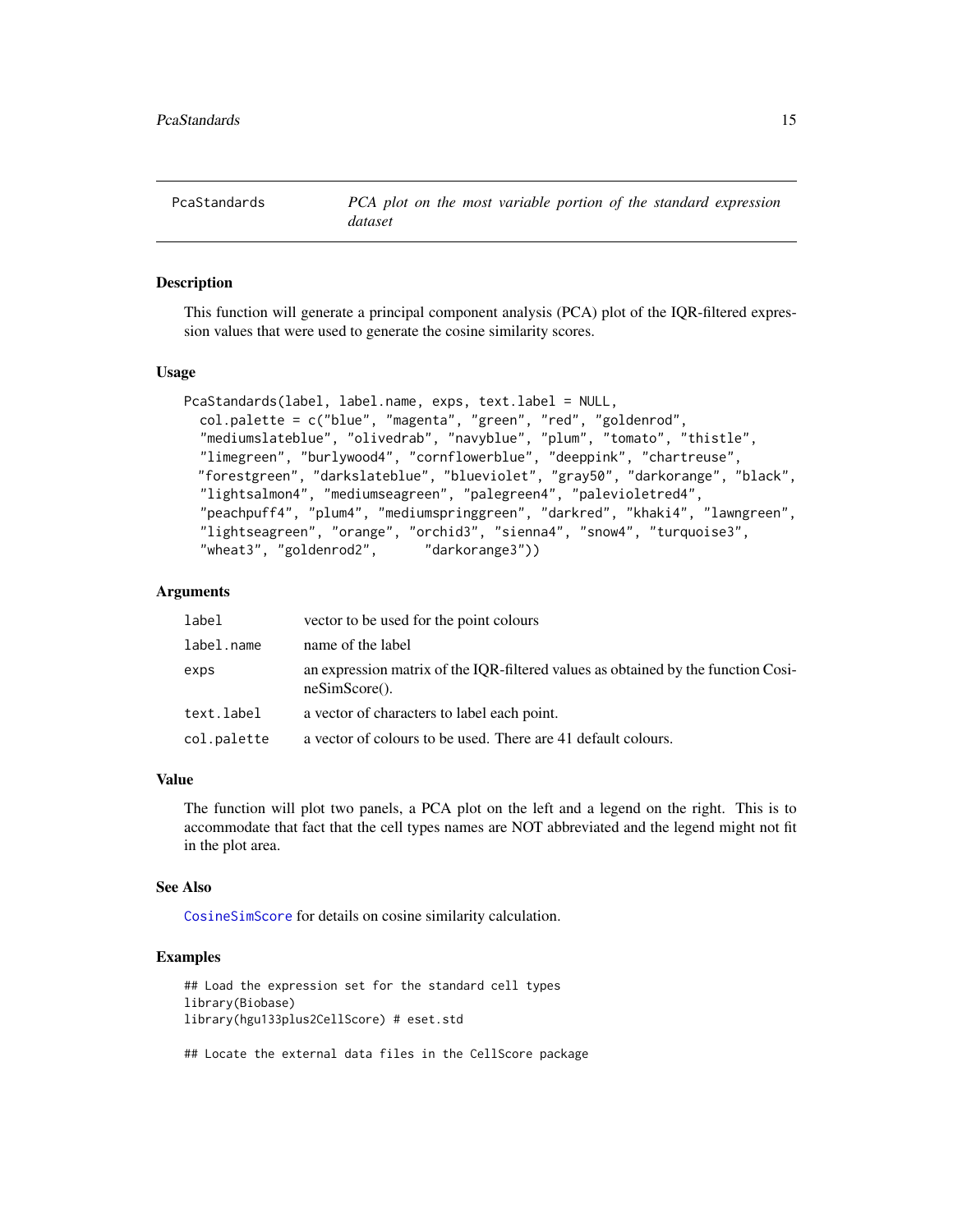```
rdata.path <- system.file("extdata", "eset48.RData", package = "CellScore")
tsvdata.path <- system.file("extdata", "cell_change_test.tsv",
                            package = "CellScore")
if (file.exists(rdata.path) && file.exists(tsvdata.path)) {
   ## Load the expression set with normalized expressions of 48 test samples
  load(rdata.path)
  ## Import the cell change info for the loaded test samples
  cell.change <- read.delim(file= tsvdata.path, sep="\t",
                            header=TRUE, stringsAsFactors=FALSE)
  ## Combine the standards and the test data
  eset <- combine(eset.std, eset48)
  ## Generate cosine similarity for the combined data
  ## NOTE: May take 1-2 minutes on the full eset object
  ## so we subset it for 4 cell types
  pdata <- pData(eset)
  sel.samples <- pdata$general_cell_type %in% c("ESC", "EC", "FIB", "KER")
  eset.sub <- eset[, sel.samples]
  cs <- CosineSimScore(eset.sub, cell.change, iqr.cutoff=0.1)
  PcaStandards(cs$pdataSub$experiment_id, "Experiment ID", cs$esetSub.IQR)
}
```
PlotCosineSimHeatmap *Plot heatmap of the cosine similarity score*

#### Description

This function plots a triangular heatmap of the cosine similarity scores.

#### Usage

```
PlotCosineSimHeatmap(data, desc = "xx", width = 20, height = 20,
  x = -30, y = 3
```
#### Arguments

| data   | a data frame of cosine similarity scores, as generated by the function CosineS-<br>$imScore()$ .                         |
|--------|--------------------------------------------------------------------------------------------------------------------------|
| desc   | a single character, with description for the file name. Suggested are "gen-<br>eral.groups", "subgroups", and "samples". |
| width  | the width of the output pdf, in inches.                                                                                  |
| height | the height of the output pdf, in inches.                                                                                 |

<span id="page-15-0"></span>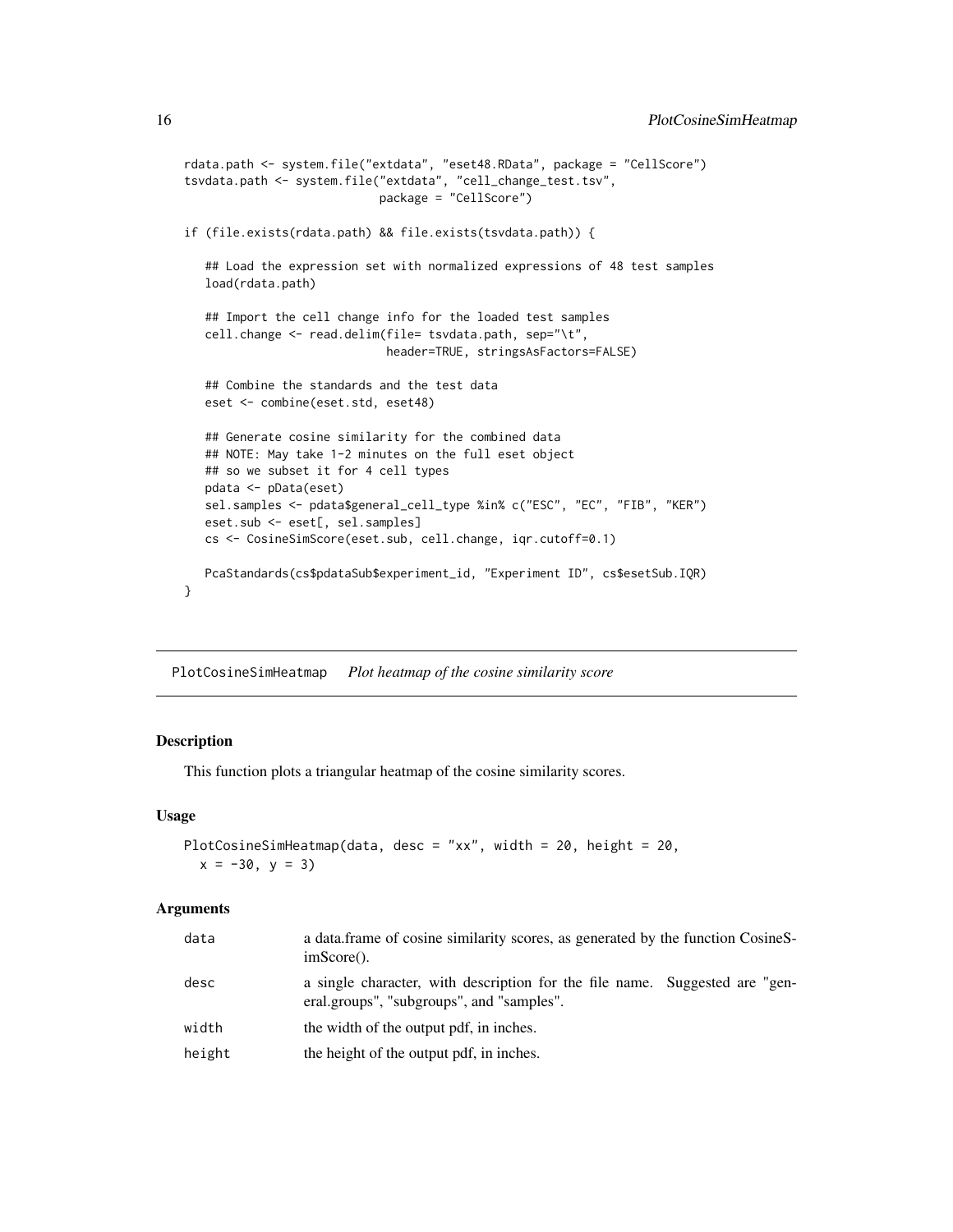# <span id="page-16-0"></span>PlotCosineSimHeatmap 17

| X | the x-position of the heatmap legend. It may be necessary to change the value<br>to position the legend in a suitable place on the plot. |
|---|------------------------------------------------------------------------------------------------------------------------------------------|
| V | the y-position of the heatmap legend. It may be necessary to change the value<br>to position the legend in a suitable place on the plot. |

# Value

This function will print a pdf of the cosine similarity scores in the current working directory.

#### See Also

[CosineSimScore](#page-7-1) for details on cosine similarity calculation.

#### Examples

```
## Load the expression set for the standard cell types
library(Biobase)
library(hgu133plus2CellScore) # eset.std
```

```
## Locate the external data files in the CellScore package
rdata.path <- system.file("extdata", "eset48.RData", package = "CellScore")
tsvdata.path <- system.file("extdata", "cell_change_test.tsv",
                            package = "CellScore")
```

```
if (file.exists(rdata.path) && file.exists(tsvdata.path)) {
```
## Load the expression set with normalized expressions of 48 test samples load(rdata.path)

```
## Import the cell change info for the loaded test samples
cell.change <- read.delim(file= tsvdata.path, sep="\t",
                          header=TRUE, stringsAsFactors=FALSE)
```

```
## Combine the standards and the test data
eset <- combine(eset.std, eset48)
```

```
## Generate cosine similarity for the combined data
## NOTE: May take 1-2 minutes on the full eset object,
## so we subset it for 4 cell types
pdata <- pData(eset)
sel.samples <- pdata$general_cell_type %in% c("ESC", "EC", "FIB", "KER",
              "ASC", "NPC", "MSC")
eset.sub <- eset[, sel.samples]
cs <- CosineSimScore(eset.sub, cell.change, iqr.cutoff=0.1)
```

```
## Generate pdf of cosine similarity heatmap in the working directory
PlotCosineSimHeatmap(cs$cosine.general.groups, "general groups",
                    width=7, height=7, x=-3.5, y=1)
```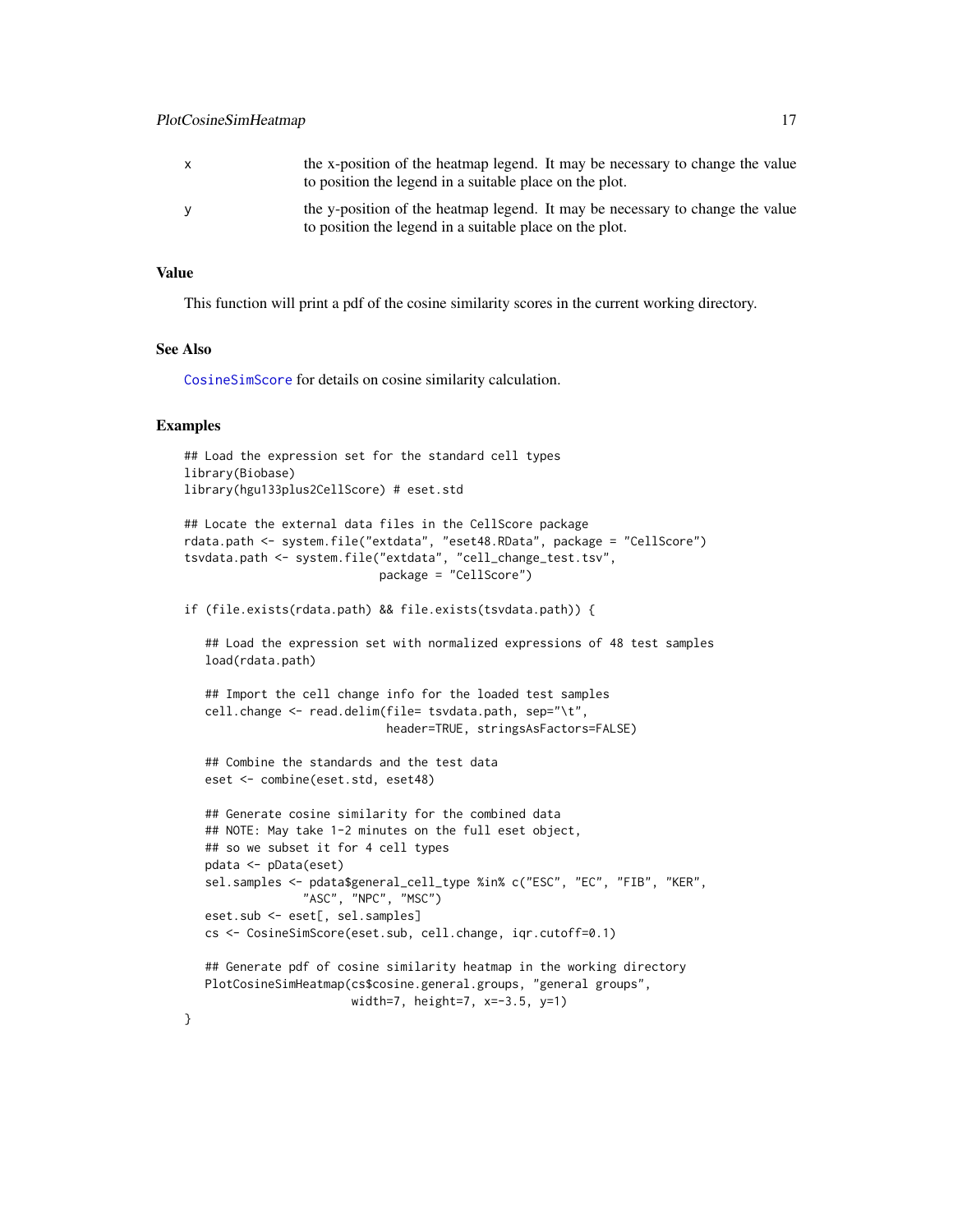<span id="page-17-0"></span>RugplotCellScore *RugplotCellScore*

#### **Description**

This function will plot a rugplot of all CellScore values for each transition selected in the cell.change data frame. The function will only plot the scores for the test samples (annotated by the cellscore\$column sub cell type1). Standards are not included. Samples are coloured by a secondary property, which must be a single column in the cellscore data frame.

#### Usage

```
RugplotCellScore(cellscore, cell.change, colour.by = NULL)
```
#### Arguments

| cellscore   | a data.frame of CellScore values as calculated by CellScore().                                                                                                                               |
|-------------|----------------------------------------------------------------------------------------------------------------------------------------------------------------------------------------------|
| cell.change | a data frame containing three columns, one for the start (donor) test and target<br>cell type. Each row of the data, frame describes one transition from the start to<br>a target cell type. |
| colour.by   | the name of the column in the cellscore argument that contains the secondary<br>property.                                                                                                    |

#### Value

This function outputs the plot on the active graphical device and returns invisibly NULL.

#### See Also

[CellScore](#page-4-1) for details on CellScore.

#### Examples

```
## Load the expression set for the standard cell types
library(Biobase)
library(hgu133plus2CellScore) # eset.std
```

```
## Locate the external data files in the CellScore package
rdata.path <- system.file("extdata", "eset48.RData", package = "CellScore")
tsvdata.path <- system.file("extdata", "cell_change_test.tsv",
                             package = "CellScore")
```

```
if (file.exists(rdata.path) && file.exists(tsvdata.path)) {
```
## Load the expression set with normalized expressions of 48 test samples load(rdata.path)

## Import the cell change info for the loaded test samples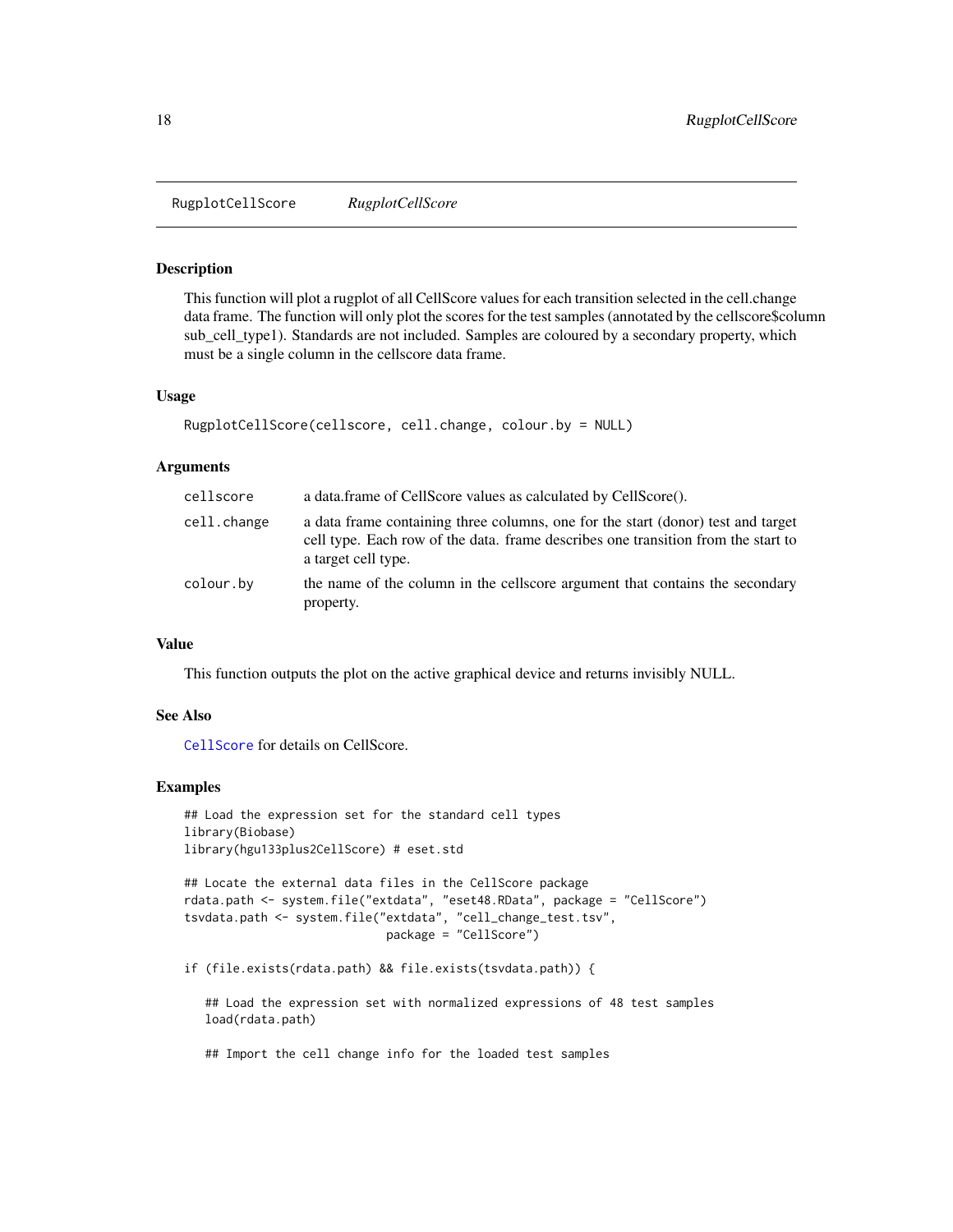```
cell.change <- read.delim(file= tsvdata.path, sep="\t",
                          header=TRUE, stringsAsFactors=FALSE)
## Combine the standards and the test data
eset <- combine(eset.std, eset48)
## Generate cosine similarity for the combined data
## NOTE: May take 1-2 minutes on the full eset object
## so we subset it for 4 cell types
pdata <- pData(eset)
sel.samples <- pdata$general_cell_type %in% c("ESC", "EC", "FIB", "KER",
              "ASC", "NPC", "MSC", "iPS", "piPS")
eset.sub <- eset[, sel.samples]
cs <- CosineSimScore(eset.sub, cell.change, iqr.cutoff=0.1)
## Generate the on/off scores for the combined data
individ.OnOff <- OnOff(eset.sub, cell.change, out.put="individual")
## Generate the CellScore values for all samples
cellscore <- CellScore(eset.sub, cell.change, individ.OnOff$scores,
                       cs$cosine.samples)
## Rugplot of CellScore, colour samples by transition induction method
RugplotCellScore(cellscore, cell.change,
                 "transition_induction_method")
```
rugplotDonorTargetTest

*rugplotDonorTargetTest*

# Description

}

This function is called by CellScoreReport to make a rugplot showing the CellScore of all test samples, in relation to the standards. Donor and target individual CellScore values are plotted in one horizontal lane, then test CellScore values are are in another horizontal lane. Z-score cutoffs based on the target standards are shown as dashed vertical lines.

#### Usage

rugplotDonorTargetTest(test.data, cellscore)

#### Arguments

| test.data | a data.frame of CellScore values as calculated by CellScore(), for only plot |
|-----------|------------------------------------------------------------------------------|
|           | group of test samples.                                                       |
| cellscore | a data frame of CellScore values as calculated by CellScore().               |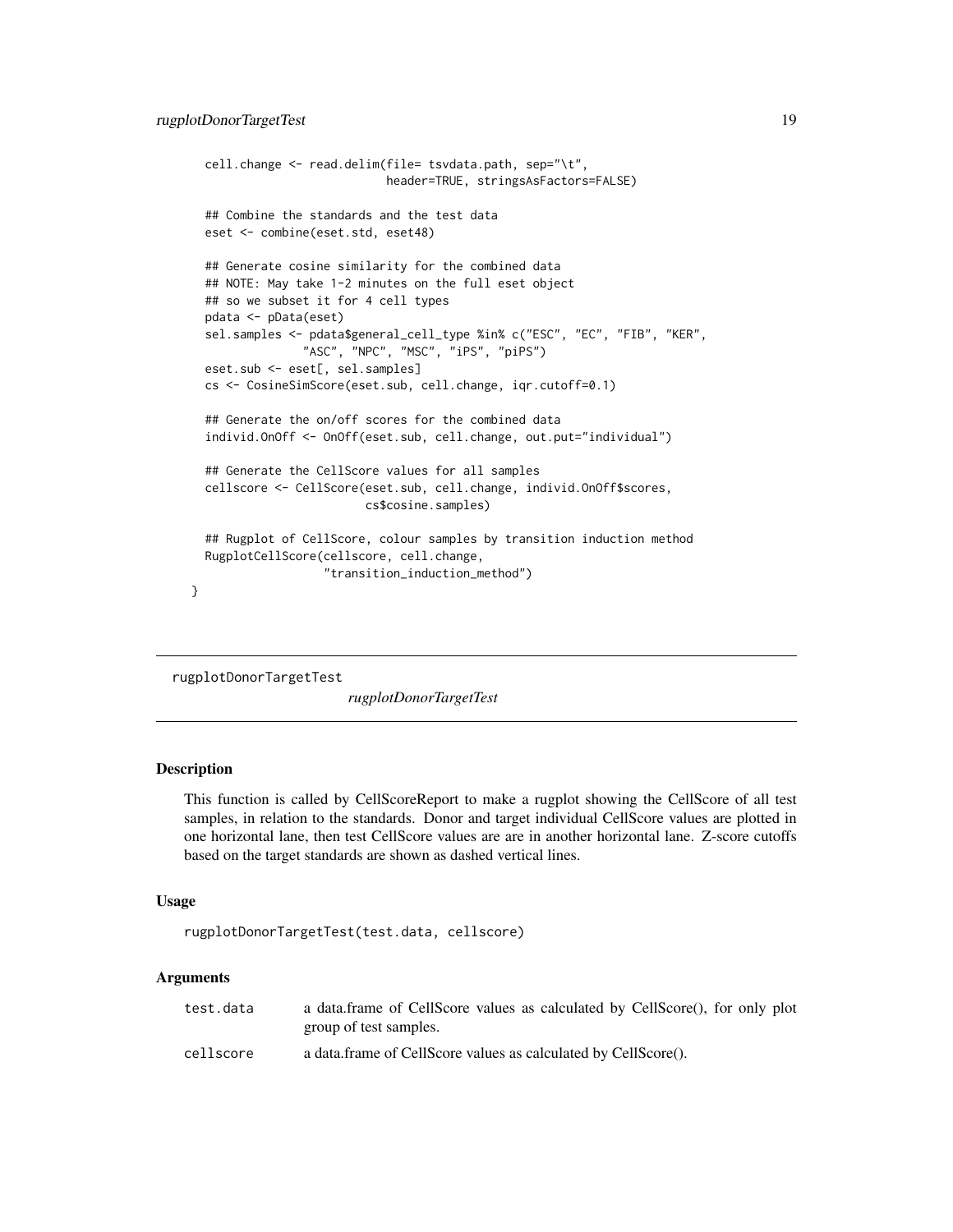#### <span id="page-19-0"></span>Value

This function outputs the plot on the active graphical device and returns invisibly NULL.

#### See Also

[CellScore](#page-4-1) for details on CellScore.

#### Examples

```
## Not run:
## Load the expression set for the standard cell types
library(Biobase)
library(hgu133plus2CellScore) # eset.std
## Locate the external data files in the CellScore package
rdata.path <- system.file("extdata", "eset48.RData", package = "CellScore")
tsvdata.path <- system.file("extdata", "cell_change_test.tsv",
                             package = "CellScore")
if (file.exists(rdata.path) && file.exists(tsvdata.path)) {
   ## Load the expression set with normalized expressions of 48 test samples
  load(rdata.path)
   ## Import the cell change info for the loaded test samples
  cell.change <- read.delim(file= tsvdata.path, sep="\t",
                            header=TRUE, stringsAsFactors=FALSE)
   ## Combine the standards and the test data
  eset <- combine(eset.std, eset48)
   ## Generate the on/off scores for the combined data
  individ.OnOff <- OnOff(eset, cell.change, out.put="individual")
   ## Generate cosine similarity for the combined data
   ## NOTE: May take 1-2 minutes on the full eset object
  cs <- CosineSimScore(eset, cell.change, iqr.cutoff=0.05)
  ## Generate the CellScore values for all samples
   cellscore <- CellScore(eset, cell.change, individ.OnOff$scores,
                          cs$cosine.samples)
   ## Get the CellScore fvalues rom valid transitions defined by cell.change
   ## table
  plot.data <- extractTransitions(cellscore, cell.change)
   ## Define a plot group variable
  plot.data$plot_group <- paste(plot.data$experiment_id,
                                plot.data$cxkey.subcelltype, sep="_")
   ## Sort the scores 1) by target 2) by donor 3) by study
  plot.data.ordered <- plot.data[order(plot.data$target,
                                       plot.data$donor_tissue,
                                       plot.data$experiment_id), ]
```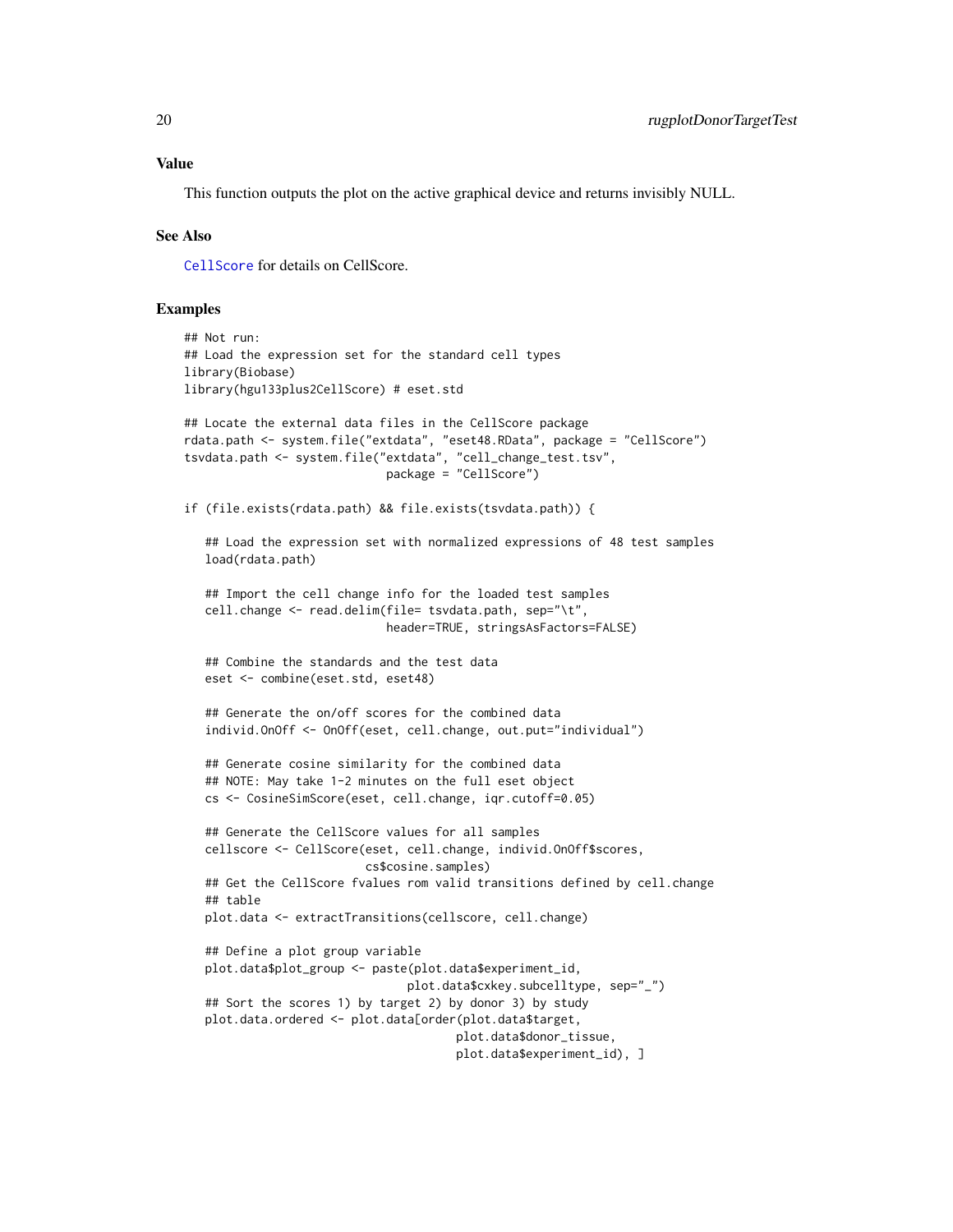# <span id="page-20-0"></span>ScatterplotCellScoreComponents 21

```
## How many plot_groups are there?
   table(plot.data$plot_group)
   ## pick one plot_group to plot
  group <- unique(plot.data$plot_group)[4]
 ## Select scores for only one plot group
 test.data <- plot.data.ordered[plot.data.ordered$plot_group %in% group, ]
 ## Plot
 rugplotDonorTargetTest(test.data, cellscore)
## End(Not run)
```
ScatterplotCellScoreComponents

*Scatterplot of the the donor-like and target-like scores*

## Description

}

This function will plot the components of the CellScore, namely the donor- like and the target-like scores. The function will only plot the scores for the test samples (annotated by the cellscore\$column sub\_cell\_type1). Standards are not included.

# Usage

```
ScatterplotCellScoreComponents(cellscore, cell.change, index.plot = FALSE)
```
#### Arguments

| cellscore   | a data.frame of CellScore values as calculated by CellScore()                                                                                                                                               |
|-------------|-------------------------------------------------------------------------------------------------------------------------------------------------------------------------------------------------------------|
| cell.change | a data.frame with 3 columns: start cell type, test cell type, target cell type                                                                                                                              |
| index.plot  | a logical variable, with TRUE meaning sample index should be plotted for easy<br>identification of spots. Default is FALSE. This is useful if you want to see where<br>the samples are located on the plot. |

#### Value

This function outputs the plot on the active graphical device and returns invisibly NULL.

#### See Also

[CellScore](#page-4-1) for details on CellScore.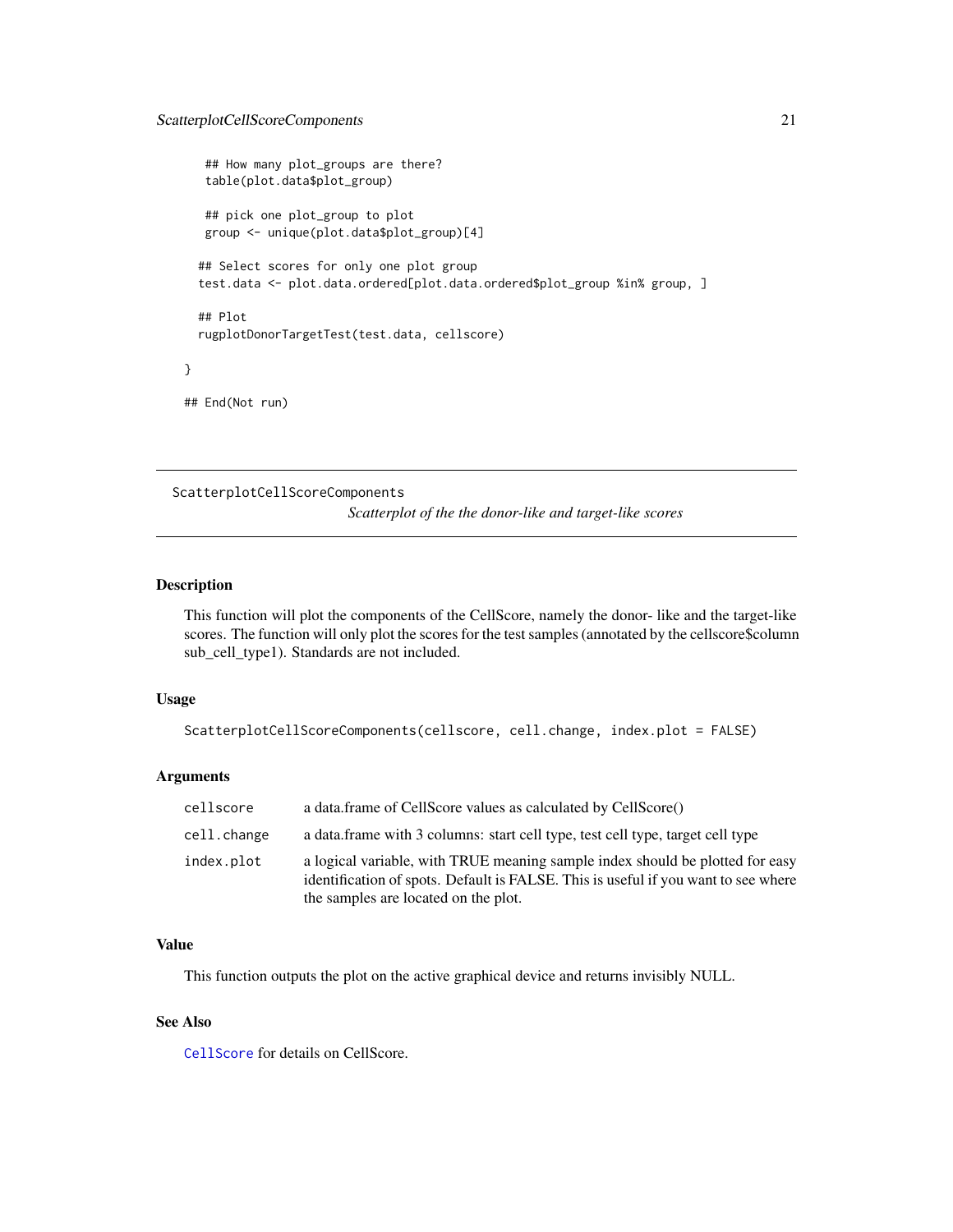#### <span id="page-21-0"></span>Examples

```
## Load the expression set for the standard cell types
library(Biobase)
library(hgu133plus2CellScore) # eset.std
## Locate the external data files in the CellScore package
rdata.path <- system.file("extdata", "eset48.RData", package = "CellScore")
tsvdata.path <- system.file("extdata", "cell_change_test.tsv",
                             package = "CellScore")
if (file.exists(rdata.path) && file.exists(tsvdata.path)) {
   ## Load the expression set with normalized expressions of 48 test samples
  load(rdata.path)
   ## Import the cell change info for the loaded test samples
  cell.change <- read.delim(file= tsvdata.path, sep="\t",
                             header=TRUE, stringsAsFactors=FALSE)
   ## Combine the standards and the test data
  eset <- combine(eset.std, eset48)
   ## Generate cosine similarity for the combined data
  ## NOTE: May take 1-2 minutes on the full eset object
   ## so we subset it for 4 cell types
  pdata <- pData(eset)
  sel.samples <- pdata$general_cell_type %in% c("ESC", "EC", "FIB", "KER",
                 "ASC", "NPC", "MSC", "iPS", "piPS")
  eset.sub <- eset[, sel.samples]
  cs <- CosineSimScore(eset.sub, cell.change, iqr.cutoff=0.1)
   ## Generate the on/off scores for the combined data
  individ.OnOff <- OnOff(eset.sub, cell.change, out.put="individual")
   ## Generate the CellScore values for all samples
   cellscore <- CellScore(eset.sub, cell.change, individ.OnOff$scores,
                          cs$cosine.samples)
  ## Make the scaterplot of CellScore components
  ScatterplotCellScoreComponents(cellscore, cell.change, FALSE)
}
```
scatterplotDonorTargetTest *scatterplotDonorTargetTest*

#### **Description**

This function is called by CellScoreReport to make a scatterplot of test and standard samples (donor and target).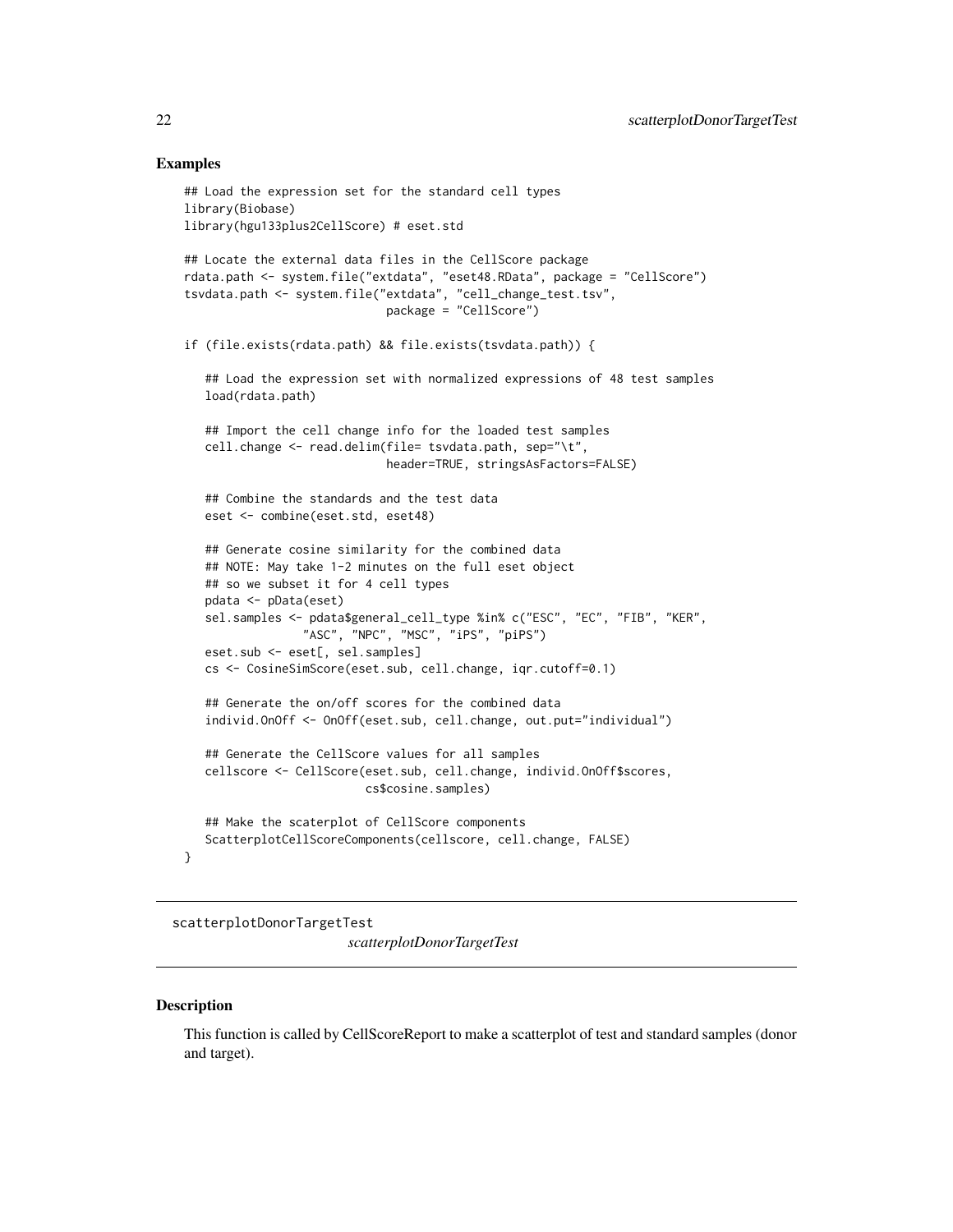#### Usage

```
scatterplotDonorTargetTest(test.data, cellscore, index.plot = FALSE)
```
#### Arguments

| test.data  | a data frame of CellScore values as calculated by CellScore(), for a group of test<br>samples.                              |
|------------|-----------------------------------------------------------------------------------------------------------------------------|
| cellscore  | a data.frame of CellScore values as calculated by CellScore().                                                              |
| index.plot | a logical variable, with TRUE meaning sample index should be plotted for easy<br>identification of spots. Default is FALSE. |

# Value

This function outputs the plot on the active graphical device and returns invisibly NULL.

#### Examples

```
## Not run:
## Load the expression set for the standard cell types
library(Biobase)
library(hgu133plus2CellScore) # eset.std
## Locate the external data files in the CellScore package
rdata.path <- system.file("extdata", "eset48.RData", package = "CellScore")
tsvdata.path <- system.file("extdata", "cell_change_test.tsv",
                             package = "CellScore")
if (file.exists(rdata.path) && file.exists(tsvdata.path)) {
   ## Load the expression set with normalized expressions of 48 test samples
   load(rdata.path)
   ## Import the cell change info for the loaded test samples
   cell.change <- read.delim(file= tsvdata.path, sep="\t",
                             header=TRUE, stringsAsFactors=FALSE)
   ## Combine the standards and the test data
   eset <- combine(eset.std, eset48)
   ## Generate the on/off scores for the combined data
   individ.OnOff <- OnOff(eset, cell.change, out.put="individual")
   ## Generate cosine similarity for the combined data
   ## NOTE: May take 1-2 minutes on the full eset object
   cs <- CosineSimScore(eset, cell.change, iqr.cutoff=0.05)
   ## Generate the CellScore values for all samples
   cellscore <- CellScore(eset, cell.change, individ.OnOff$scores,
                          cs$cosine.samples)
   ## Get the CellScore fvalues rom valid transitions defined by cell.change
   ## table
```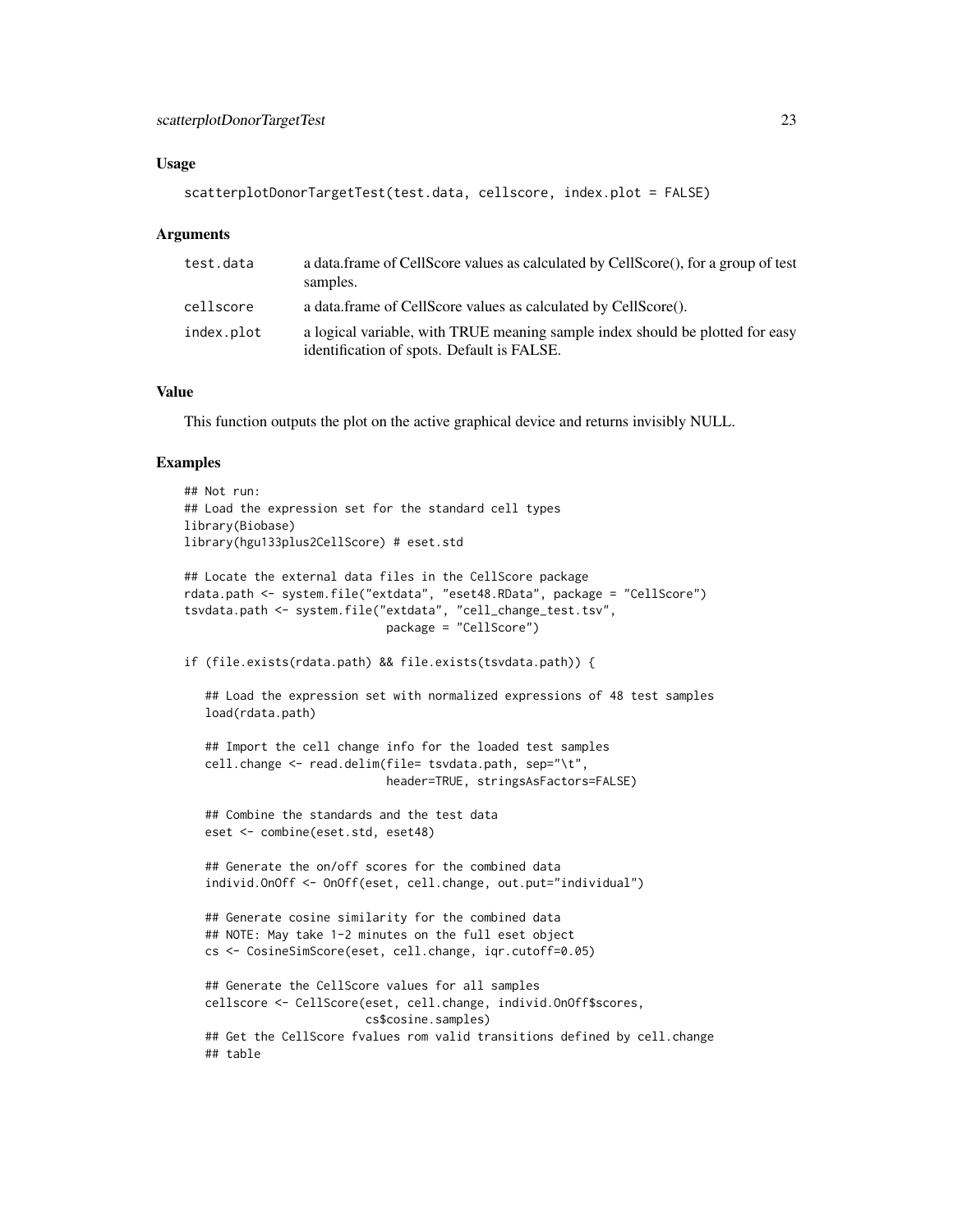```
plot.data <- extractTransitions(cellscore, cell.change)
   ## Define a plot group variable
  plot.data$plot_group <- paste(plot.data$experiment_id,
                                plot.data$cxkey.subcelltype, sep="_")
  ## Sort the scores 1) by target 2) by donor 3) by study
  plot.data.ordered <- plot.data[order(plot.data$target,
                                       plot.data$donor_tissue,
                                       plot.data$experiment_id), ]
   ## How many plot_groups are there?
  table(plot.data$plot_group)
   ## pick one plot_group to plot
  group <- unique(plot.data$plot_group)[4]
  ## Select scores for only one plot group
  test.data <- plot.data.ordered[plot.data.ordered$plot_group %in% group, ]
   ## save current graphical parameters
old.par <- par(no.readonly=TRUE)
  ## Plot: this will plot a 2-paneled plot
par(mfrow=c(1,2))
  scatterplotDonorTargetTest(test.data, cellscore, FALSE)
  ## Reset graphical parameters
  par(old.par)
## End(Not run)
```
}